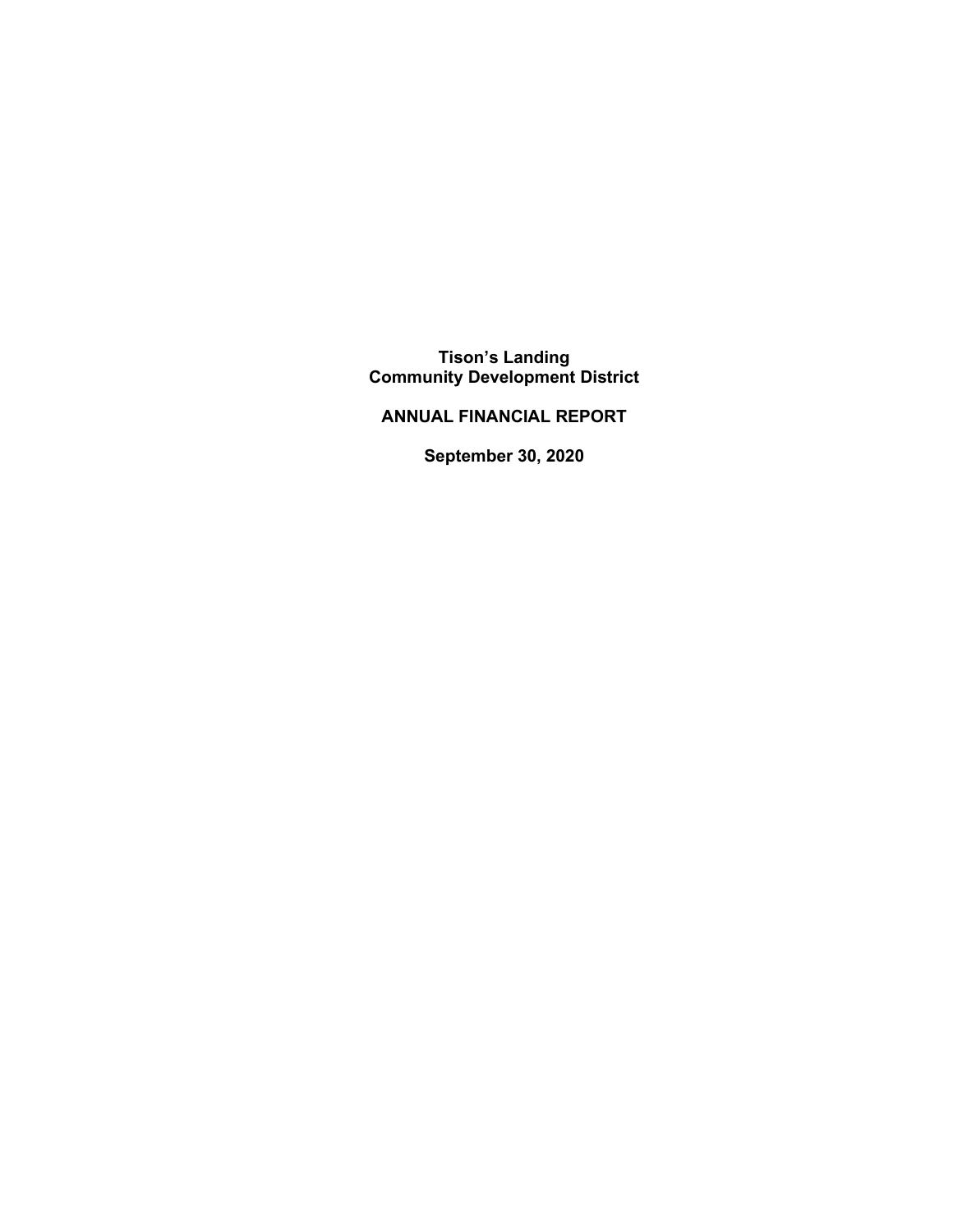# **Tison's Landing Community Development District**

# **ANNUAL FINANCIAL REPORT**

# **September 30, 2020**

## **TABLE OF CONTENTS**

|                                                                                                                                                                            | Page<br>Number |
|----------------------------------------------------------------------------------------------------------------------------------------------------------------------------|----------------|
| <b>REPORT OF INDEPENDENT AUDITORS</b>                                                                                                                                      | $1 - 2$        |
| <b>MANAGEMENT'S DISCUSSION AND ANALYSIS</b>                                                                                                                                | $3 - 8$        |
| <b>BASIC FINANCIAL STATEMENTS</b><br>Government-wide Financial Statements<br><b>Statement of Net Position</b>                                                              | 9              |
| <b>Statement of Activities</b><br><b>Fund Financial Statements</b><br><b>Balance Sheet - Governmental Funds</b>                                                            | 10<br>11       |
| <b>Reconciliation of Total Governmental Fund Balances</b><br>to Net Position of Governmental Activities<br>Statement of Revenues, Expenditures and Changes in              | 12             |
| Fund Balances - Governmental Funds<br>Reconciliation of the Statement of Revenues, Expenditures<br>and Changes in Fund Balances of Governmental Funds                      | 13             |
| to the Statement of Activities<br>Statement of Revenues, Expenditures and Changes in Fund                                                                                  | 14<br>15       |
| Balances - Budget and Actual - General Fund<br><b>Notes to Financial Statements</b>                                                                                        | 16-29          |
| INDEPENDENT AUDITOR'S REPORT ON INTERNAL CONTROL OVER<br>FINANCIAL REPORTING AND ON COMPLIANCE AND OTHER MATTERS<br>BASED ON AN AUDIT OF FINANCIAL STATEMENTS PERFORMED IN |                |
| <b>ACCORDANCE WITH GOVERNMENT AUDITING STANDARDS</b>                                                                                                                       | $30 - 31$      |
| <b>MANAGEMENT LETTER</b>                                                                                                                                                   | 32-33          |
| INDEPENDENT ACCOUNTANT'S REPORT/COMPLIANCE WITH<br><b>SECTION 218.415, FLORIDA STATUTES</b>                                                                                | 34             |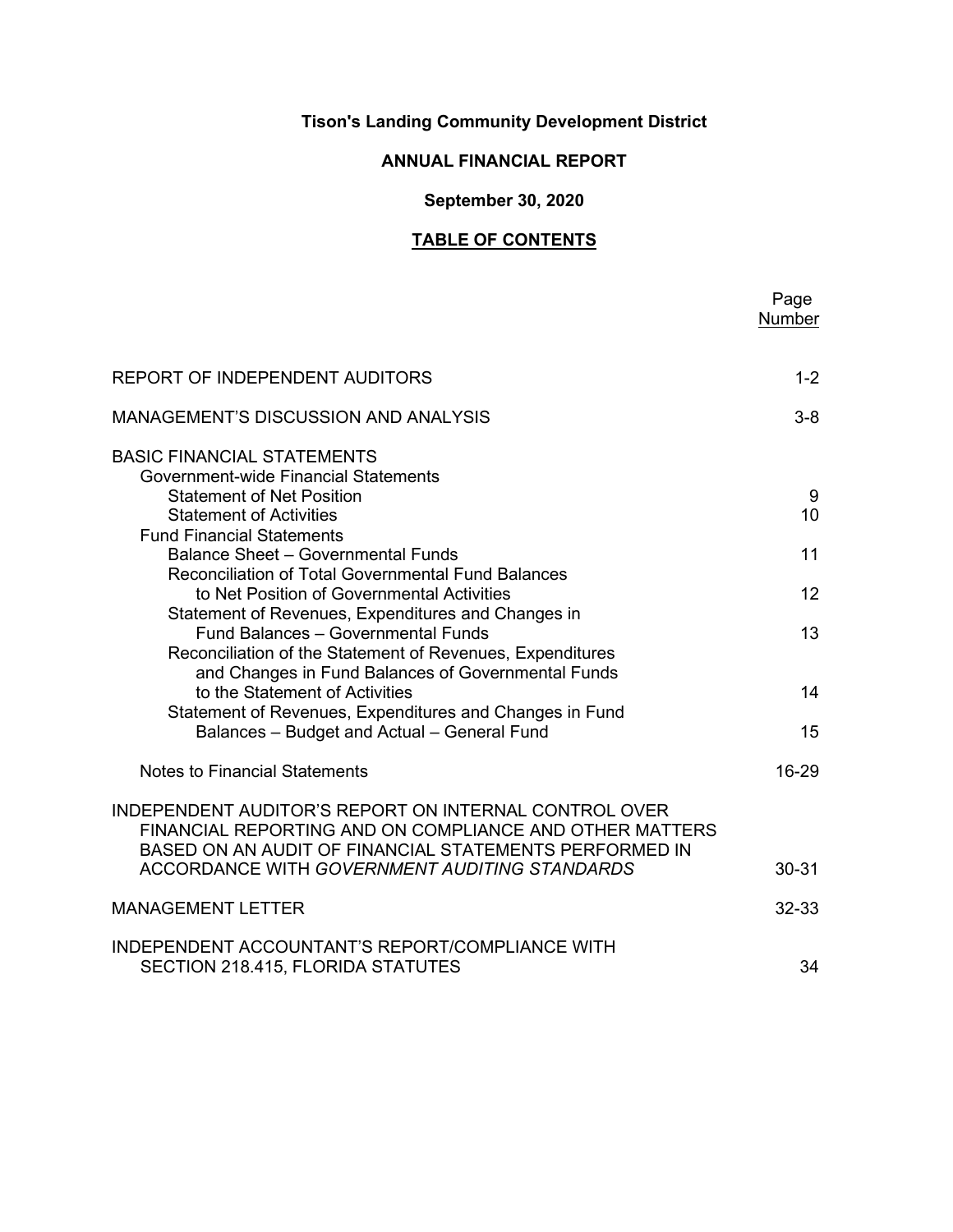

Certified Public Accountants PL

600 Citrus Avenue Suite 200 Fort Pierce, Florida 34950

772/461-6120 // 461-1155 FAX: 772/468-9278

#### **REPORT OF INDEPENDENT AUDITORS**

To the Board of Supervisors Tison's Landing Community Development District Jacksonville, Florida

#### **Report on the Financial Statements**

We have audited the accompanying basic financial statements of the Tison's Landing Community Development District as of and for the year ended September 30, 2020, as listed in the table of contents.

#### **Management's Responsibility for the Financial Statements**

Management is responsible for the preparation and fair presentation of these financial statements in accordance with accounting principles generally accepted in the United States of America; this includes the design, implementation, and maintenance of internal control relevant to the preparation and fair presentation of financial statements that are free from material misstatement, whether due to fraud or error.

#### **Auditor's Responsibility**

Our responsibility is to express an opinion on these financial statements based on our audit. We conducted our audit in accordance with auditing standards generally accepted in the United States of America. Those standards require that we plan and perform the audit to obtain reasonable assurance about whether the financial statements are free from material misstatement.

An audit involves performing procedures to obtain audit evidence about the amounts and disclosures in the financial statements. The procedures selected depend on the auditor's judgment, including the assessment of the risks of material misstatement of the financial statements, whether due to fraud or error. In making those risk assessments, the auditor considers internal control relevant to the entity's preparation and fair presentation of the financial statements in order to design audit procedures that are appropriate in the circumstances, but not for the purpose of expressing an opinion on the effectiveness of the entity's internal control. Accordingly, we express no such opinion. An audit also includes evaluating the appropriateness of accounting policies used and the reasonableness of significant accounting estimates made by management, as well as evaluating the overall presentation of the financial statements.

We believe that the audit evidence we have obtained is sufficient and appropriate to provide a basis for our audit opinion.

Fort Pierce / Stuart - 1 -<br>Member AICPA Division for CPA Firms Private Companies practice Section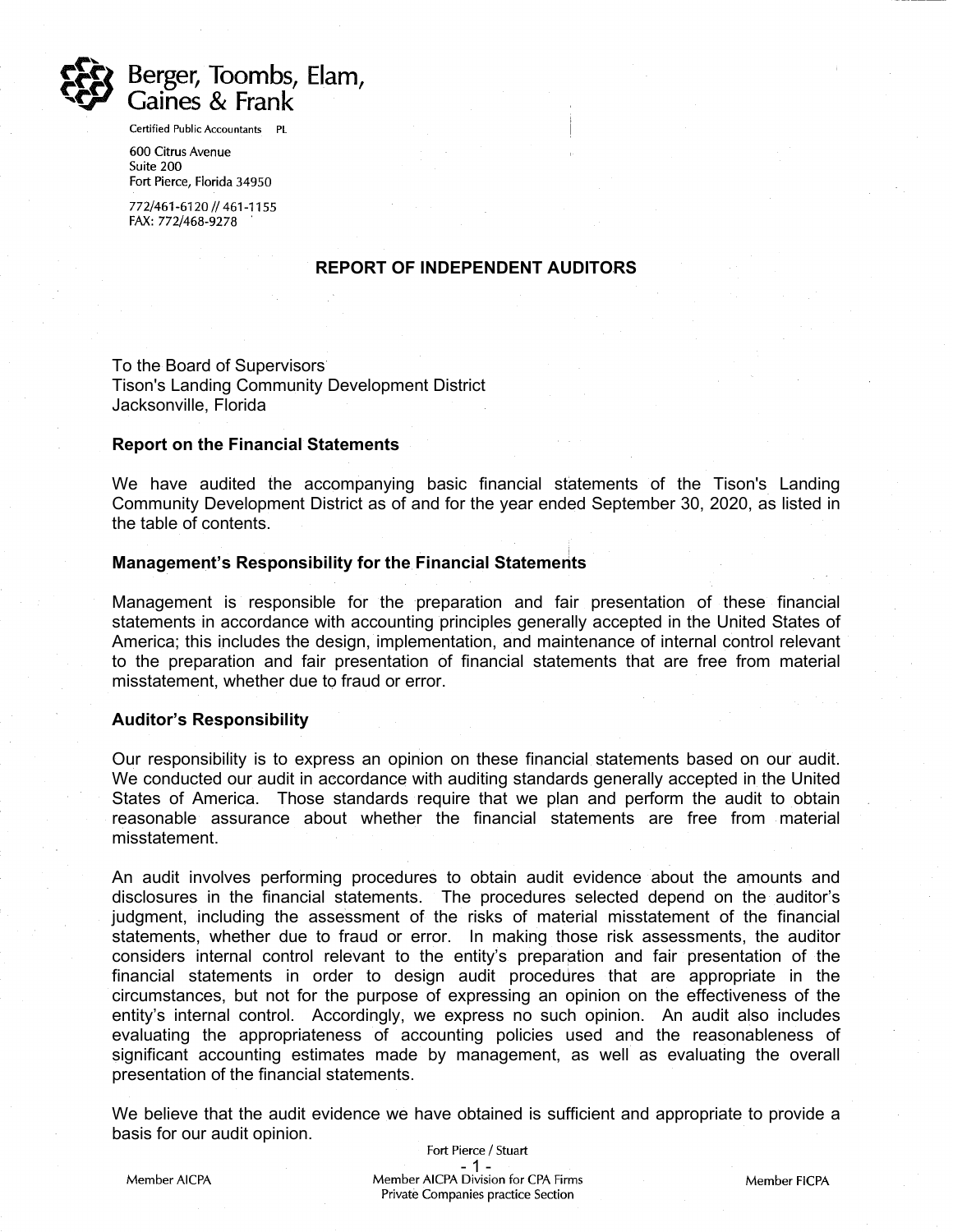

To the Board of Supervisors Tison's Landing Community Development District

#### **Opinion**

In our opinion, the basic financial statements referred to above present fairly, in all material respects, the financial position of the governmental activities and each major fund as of September 30, 2020, and the respective changes in financial position and the budgetary comparison for the General Fund for the year then ended in conformity with accounting principles generally accepted in the United States of America.

#### **Other Matters**

#### *Required Supplementary Information*

Governmental accounting principles generally accepted in the United States of America require that the Management's Discussion and Analysis and budgetary comparison be presented to supplement the basic financial statements. Such information, although not a part of the basic financial statements, is required by *Governmental Accounting Standards Board* who considers it to be an essential part of financial reporting for placing the basic financial statements in an appropriate operational, economic, or historical context. We have applied certain limited procedures in accordance with governmental auditing standards generally accepted in the United States of America, which consisted principally of inquires of management regarding the methods of preparing the information and comparing the information for consistency with management's responses to our inquiries, the basic financial statements, and other knowledge we obtained during our audit of the basic financial statements. We do not express an opinion or provide any assurance on the information because the limited procedures do not provide us with sufficient evidence to express an opinion or provide any assurance.

#### **Other Reporting Required by Government Auditing Standards**

In accordance with *Government Auditing Standards*, we have also issued a report dated March 16, 2021 on our consideration of the District's internal control over financial reporting and on our tests of its compliance with certain provisions of laws, regulations and contracts.

The purpose of that report is to describe the scope of our testing of internal control over financial reporting and compliance and the results of that testing, and not to provide an opinion on internal control over financial reporting or on compliance. That report is an integral part of an audit performed in accordance with *Government Auditing Standards* in considering the Tison's Landing Community Development District's internal control over financial reporting and compliance.

Burgin Jamika Glam

Berger, Toombs, Elam, Gaines & Frank Certified Public Accountants PL Fort Pierce, Florida

March 16, 2021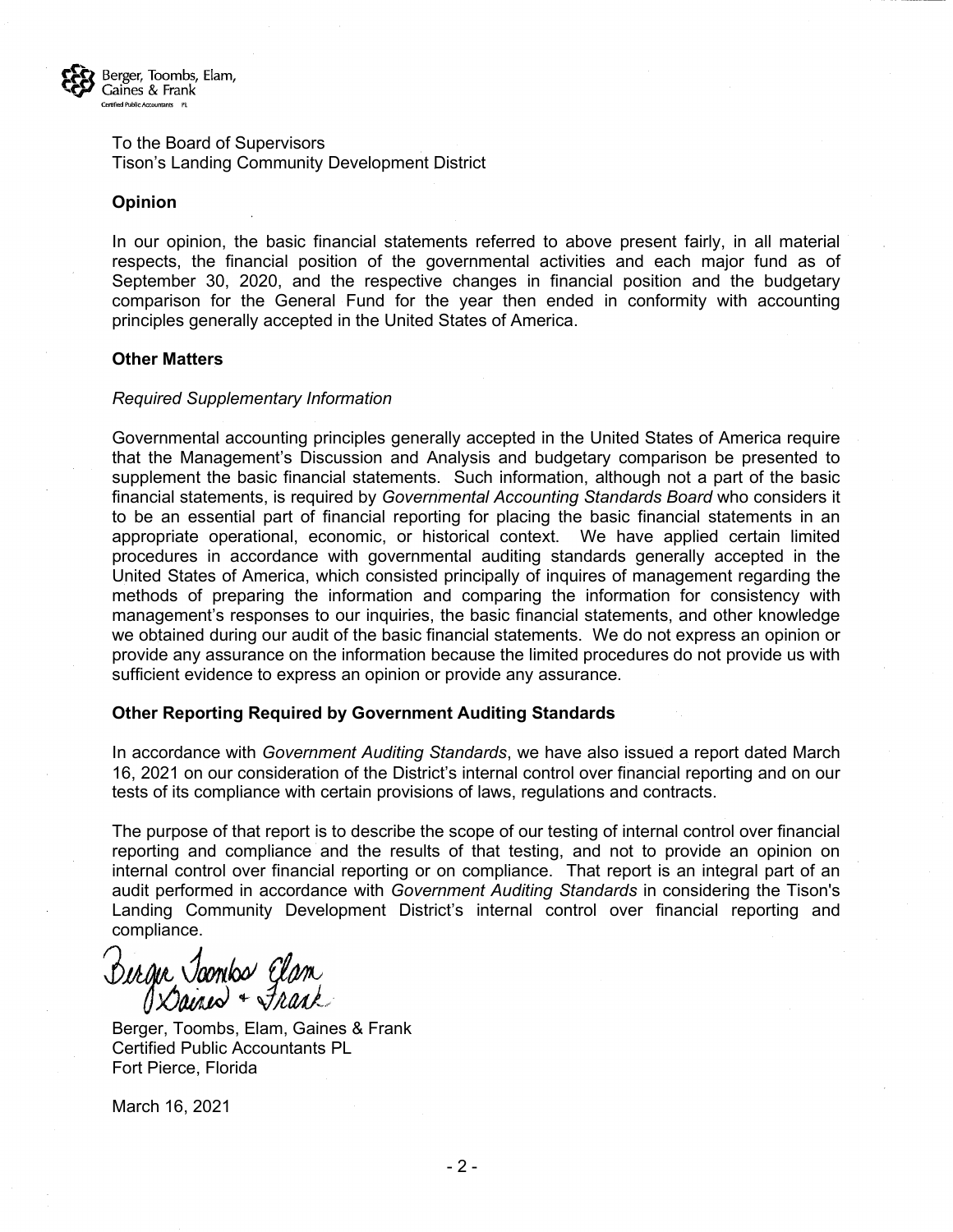Management's discussion and analysis of Tison's Landing Community Development District's (the "District") financial performance provides an objective and easily readable analysis of the District's financial activities. The analysis provides summary financial information for the District and should be read in conjunction with the District's financial statements.

## **OVERVIEW OF THE FINANCIAL STATEMENTS**

The District's basic financial statements comprise three components; 1) *Government-wide financial statements,* 2) *Fund financial statements,* and 3) *Notes to financial statements.* The *Government-wide financial statements* present an overall picture of the District's financial position and results of operations. The *Fund financial statements* present financial information for the District's major funds. The *Notes to financial statements* provide additional information concerning the District's finances.

The *Government-wide financial statements* are the **statement of net position** and the **statement of activities**. These statements use accounting methods similar to those used by private-sector companies. Emphasis is placed on the net position of governmental activities and the change in net position. Governmental activities are primarily supported by special assessments.

The **statement of net position** presents information on all assets and liabilities of the District, with the difference between assets and liabilities reported as net position. Net position is reported in three categories; 1) net investment in capital assets, 2) restricted, and 3) unrestricted. Assets, liabilities, and net position are reported for all Governmental activities.

The **statement of activities** presents information on all revenues and expenses of the District and the change in net position. Expenses are reported by major function and program revenues relating to those functions are reported, providing the net cost of all functions provided by the District. To assist in understanding the District's operations, expenses have been reported as governmental activities. Governmental activities financed by the District include general government, physical environment, culture/recreation and interest on long term debt.

*Fund financial statements* present financial information for governmental funds. These statements provide financial information for the major funds of the District. Governmental fund financial statements provide information on the current assets and liabilities of the funds, changes in current financial resources (revenues and expenditures), and current available resources.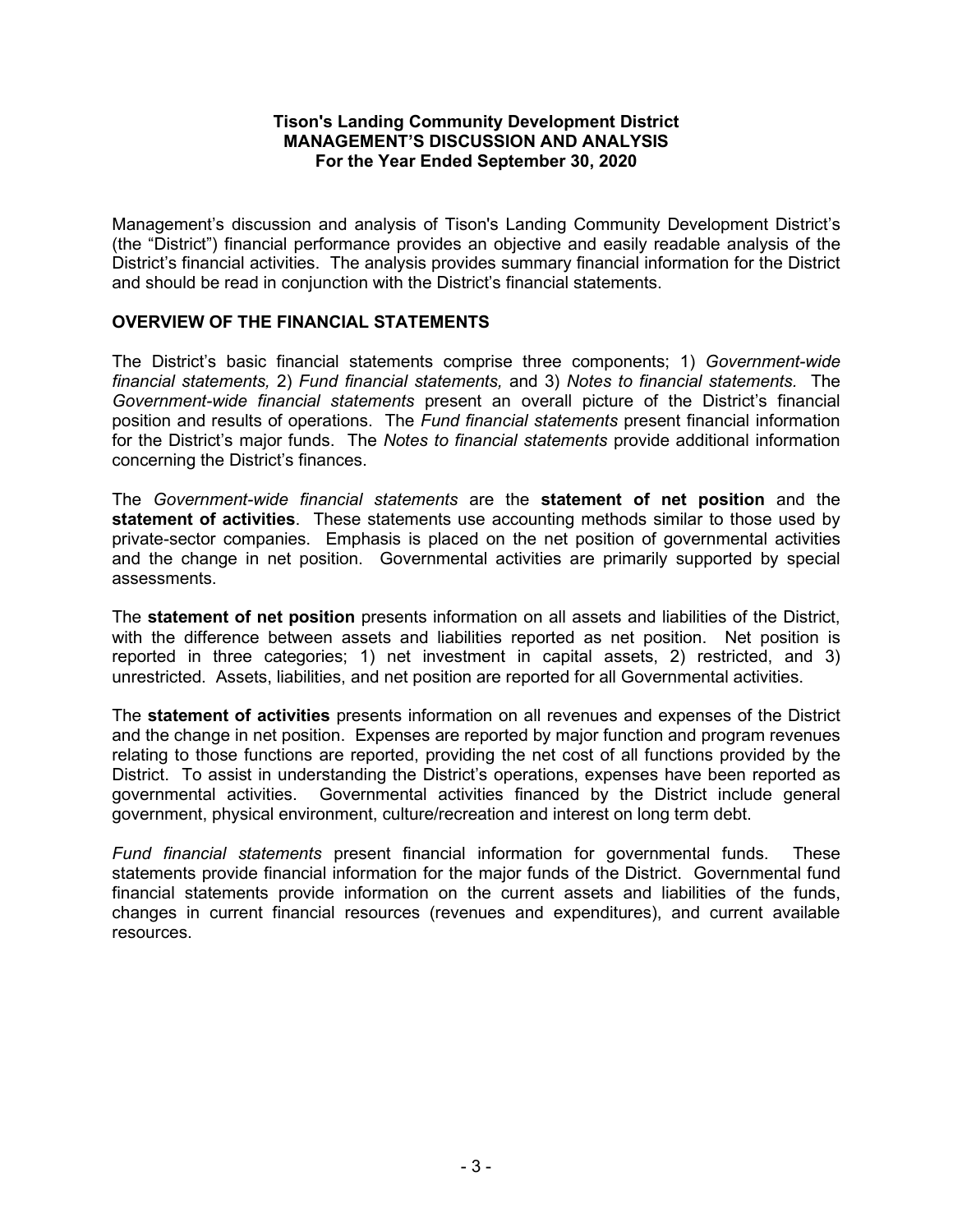## **OVERVIEW OF THE FINANCIAL STATEMENTS (CONTINUED)**

*Fund financial statements* include a **balance sheet** and a **statement of revenues, expenditures and changes in fund balances** for all governmental funds. A **statement of revenues, expenditures, and changes in fund balances – budget and actual** is provided for the District's General Fund. *Fund financial statements* provide more detailed information about the District's activities. Individual funds are established by the District to track revenues that are restricted to certain uses or to comply with legal requirements.

The *government-wide financial statements* and the *fund financial statements* provide different pictures of the District. The *government-wide financial statements* provide an overall picture of the District's financial standing. These statements are comparable to private-sector companies and give a good understanding of the District's overall financial health and how the District paid for the various activities, or functions, provided by the District. All assets of the District, including infrastructure and improvements are reported in the **statement of net position**. All liabilities, including principal outstanding on bonds are included. The **statement of activities** includes depreciation on all long lived assets of the District, but transactions between the different functions of the District have been eliminated in order to avoid "doubling up" the revenues and expenses. The *fund financial statements* provide a picture of the major funds of the District. In the case of governmental activities, outlays for long lived assets are reported as expenditures and long-term liabilities, such as general obligation bonds, are not included in the fund financial statements. To provide a link from the *fund financial statements* to the *government-wide financial statements*, a reconciliation is provided from the *fund financial statements* to the *government-wide financial statements.*

*Notes to financial statements* provide additional detail concerning the financial activities and financial balances of the District. Additional information about the accounting practices of the District, investments of the District, capital assets and long-term debt are some of the items included in the *notes to financial statements.*

## **Financial Highlights**

The following are the highlights of the financial activity for the year ended September 30, 2020.

- ♦ The District's total assets and deferred outflows of resources exceeded total liabilities by \$6,801,806 (net position). Unrestricted net position for Governmental Activities was \$195,946. Restricted net position-debt service was \$18,042. Net investment in capital assets was \$6,587,818.
- $\bullet$  Governmental activities revenues totaled \$925,087 while governmental activities expenses totaled \$1,086,948.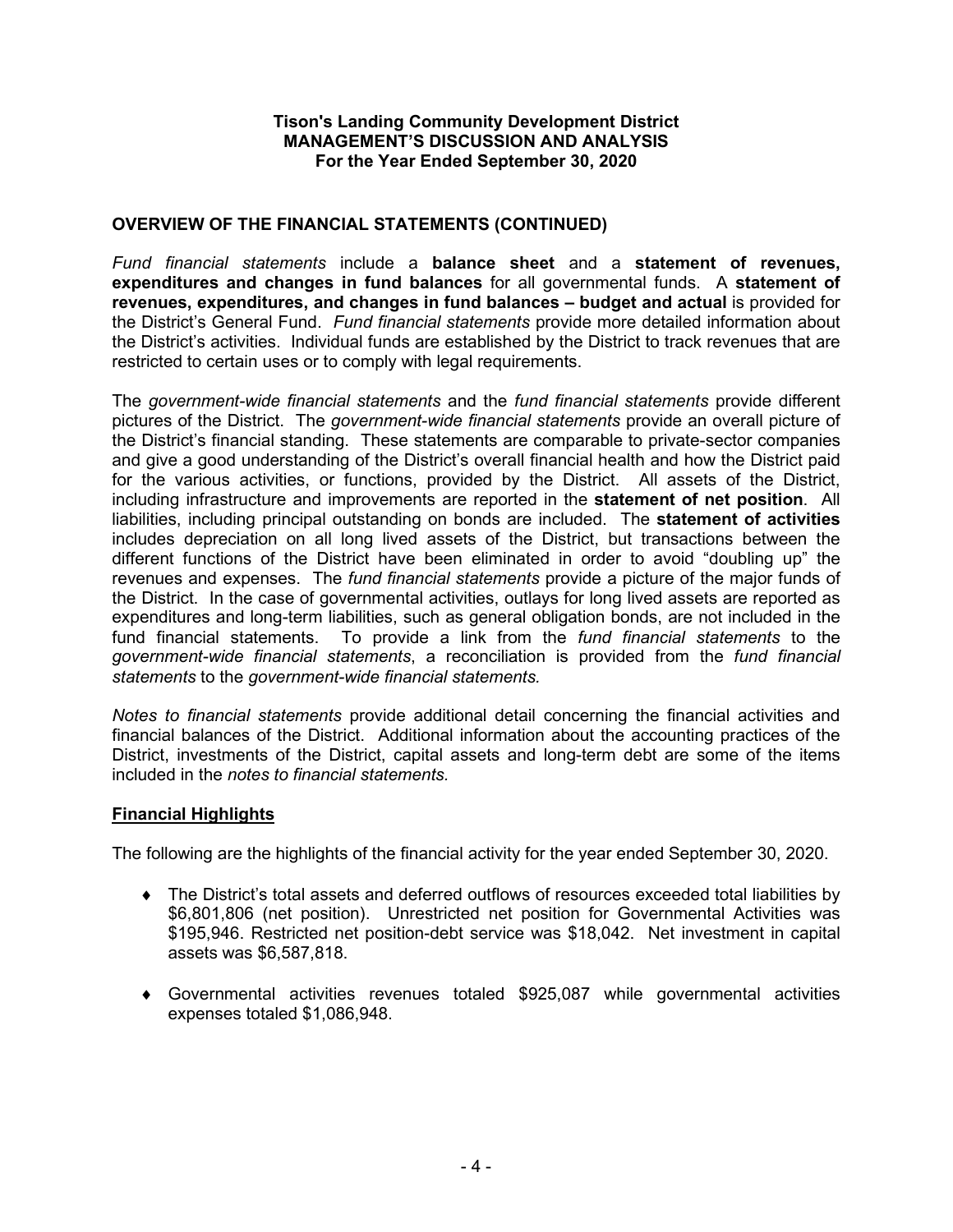## **OVERVIEW OF THE FINANCIAL STATEMENTS (CONTINUED)**

### **Financial Analysis of the District**

The following schedule provides a summary of the assets, liabilities and net position of the District and is presented by category for comparison purposes.

### **Net Position**

|                                                                                                                | <b>Governmental Activities</b>         |                                                   |  |
|----------------------------------------------------------------------------------------------------------------|----------------------------------------|---------------------------------------------------|--|
|                                                                                                                | 2020                                   | 2019                                              |  |
| <b>Current assets</b><br><b>Restricted assets</b><br>Capital assets                                            | \$<br>226,357<br>276,862<br>11,109,970 | $\mathfrak s$<br>137,574<br>464,434<br>11,410,123 |  |
| <b>Total Assets</b>                                                                                            | 11,613,189                             | 12,012,131                                        |  |
| Deferred outflows of resources                                                                                 | 22,481                                 | 23,817                                            |  |
| <b>Current liabilities</b><br>Non-current liabilities                                                          | 318,599<br>4,515,265                   | 313,782<br>4,758,499                              |  |
| <b>Total Liabilities</b>                                                                                       | 4,833,864                              | 5,072,281                                         |  |
| Net position - net investment<br>in capital assets<br>Net position - restricted<br>Net position - unrestricted | 6,587,818<br>18,042<br>195,946         | 6,657,056<br>64,098<br>242,513                    |  |
| <b>Total Net Position</b>                                                                                      | 6,801,806                              | 6,963,667<br>S                                    |  |

The increase in current assets and the decrease in restricted assets is primarily related to the transfer between certain investments.

The decrease in total liabilities is related primarily to the current year principal payments.

The decrease in restricted net position is related to the reserve requirements for debt service funded by debt proceeds.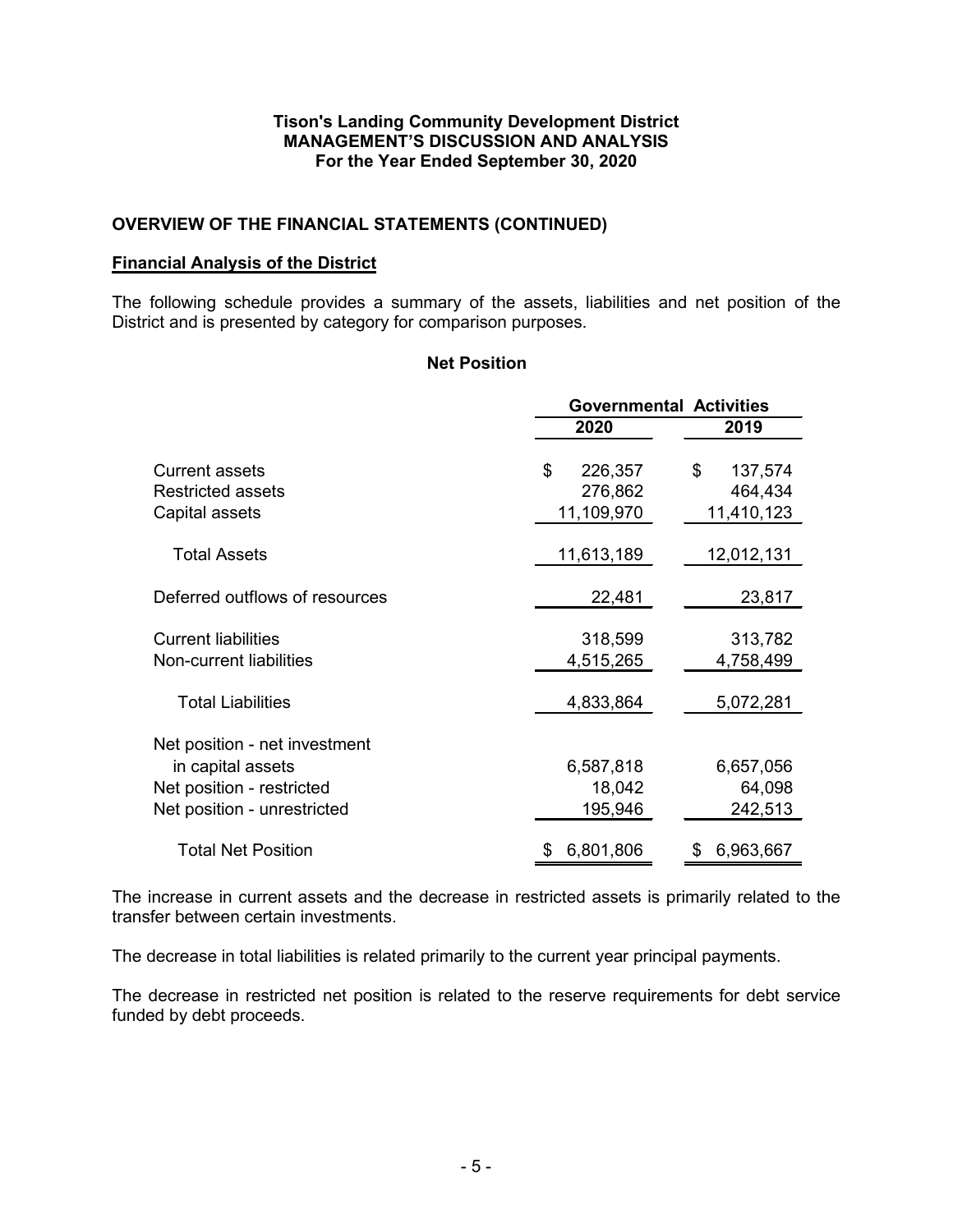## **OVERVIEW OF THE FINANCIAL STATEMENTS (CONTINUED)**

### **Financial Analysis of the District (Continued)**

The following schedule provides a summary of the changes in net position of the District and is presented by category for comparison purposes.

### **Financial Activity**

|                                  |           | <b>Governmental Activities</b> |      |           |
|----------------------------------|-----------|--------------------------------|------|-----------|
|                                  |           | 2020                           | 2019 |           |
| <b>Program Revenues</b>          |           |                                |      |           |
| Charges for services             | \$        | 910,969                        | \$   | 920,511   |
| <b>General Revenues</b>          |           |                                |      |           |
| Miscellaneous revenues           |           | 6,427                          |      | 6,972     |
| Investment earnings              |           | 7,691                          |      | 17,593    |
| <b>Total Revenues</b>            | 925,087   |                                |      | 945,076   |
| <b>Expenses</b>                  |           |                                |      |           |
| General government               |           | 111,384                        |      | 111,596   |
| Physical environment             | 426,087   |                                |      | 429,604   |
| <b>Culture/Recreation</b>        | 379,401   |                                |      | 313,505   |
| Interest on long-term debt       | 170,076   |                                |      | 176,016   |
| <b>Total Expenses</b>            | 1,086,948 |                                |      | 1,030,721 |
| Change in Net Position           |           | (161, 861)                     |      | (85, 645) |
| Net Position - Beginning of Year |           | 6,963,667                      |      | 7,049,312 |
| Net Position - End of Year       | 6,801,806 |                                |      | 6,963,667 |

The increase in culture/recreation expenses is related to additional facility staff and maintenance expenses in the current year.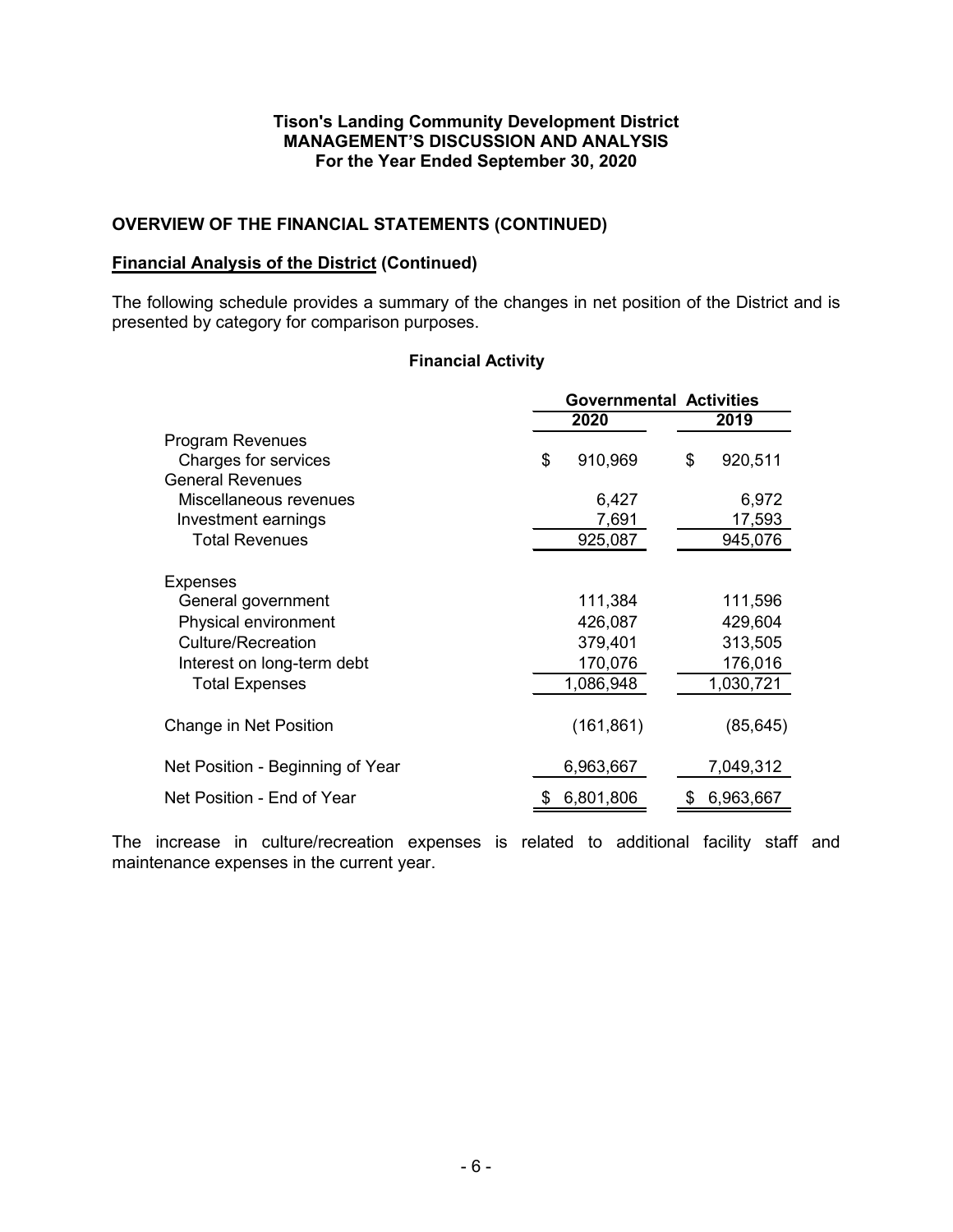## **OVERVIEW OF THE FINANCIAL STATEMENTS (CONTINUED)**

### **Capital Assets Activity**

The following schedule provides a summary of the District's capital assets activity as of September 30, 2020 and 2019:

|                          | <b>Governmental Activities</b> |                |
|--------------------------|--------------------------------|----------------|
| Description              | 2020                           | 2019           |
| <b>Capital Assets</b>    |                                |                |
| Land and improvements    | \$<br>5,607,329                | 5,607,329<br>S |
| <b>Buildings</b>         | 3,909,381                      | 3,909,381      |
| Infrastructure           | 5,688,380                      | 5,688,380      |
| Equipment                | 314,572                        | 231,978        |
| Accumulated depreciation | (4,409,692)                    | (4,026,945)    |
| Capital Assets, Net      | 11,109,970                     | \$11,410,123   |

Depreciation was \$382,747 and additions to equipment were \$82,594 in the current year.

### **General Fund Budgetary Highlights**

Actual expenditures exceeded budgeted expenditures primarily due to higher legal and water expenses than were anticipated.

The September 30, 2020 budget was amended for additional capital outlay, security and amenity management expenditures.

### **Debt Management**

Governmental Activities debt includes the following:

♦ In August 2016, the District issued \$4,520,000 Series 2016A-1 Senior Special Assessment Revenue Refunding and Improvement Bonds and \$1,135,000 2016A-2 Subordinate Special Assessment Revenue Refunding and Improvement Bonds. These bonds were issued to refund and redeem the 2005A Bonds and to finance improvements within the District. As of September 30, 2020, the outstanding balance of the Series 2016A-1 and Series 2016A-2 were \$3,815,000 and \$950,000, respectively.

## **Economic Factors and Next Year's Budget**

Tison's Landing Community Development District does not expect any economic factors to have any significant effect on the financial position or results of operations of the District in fiscal year 2021.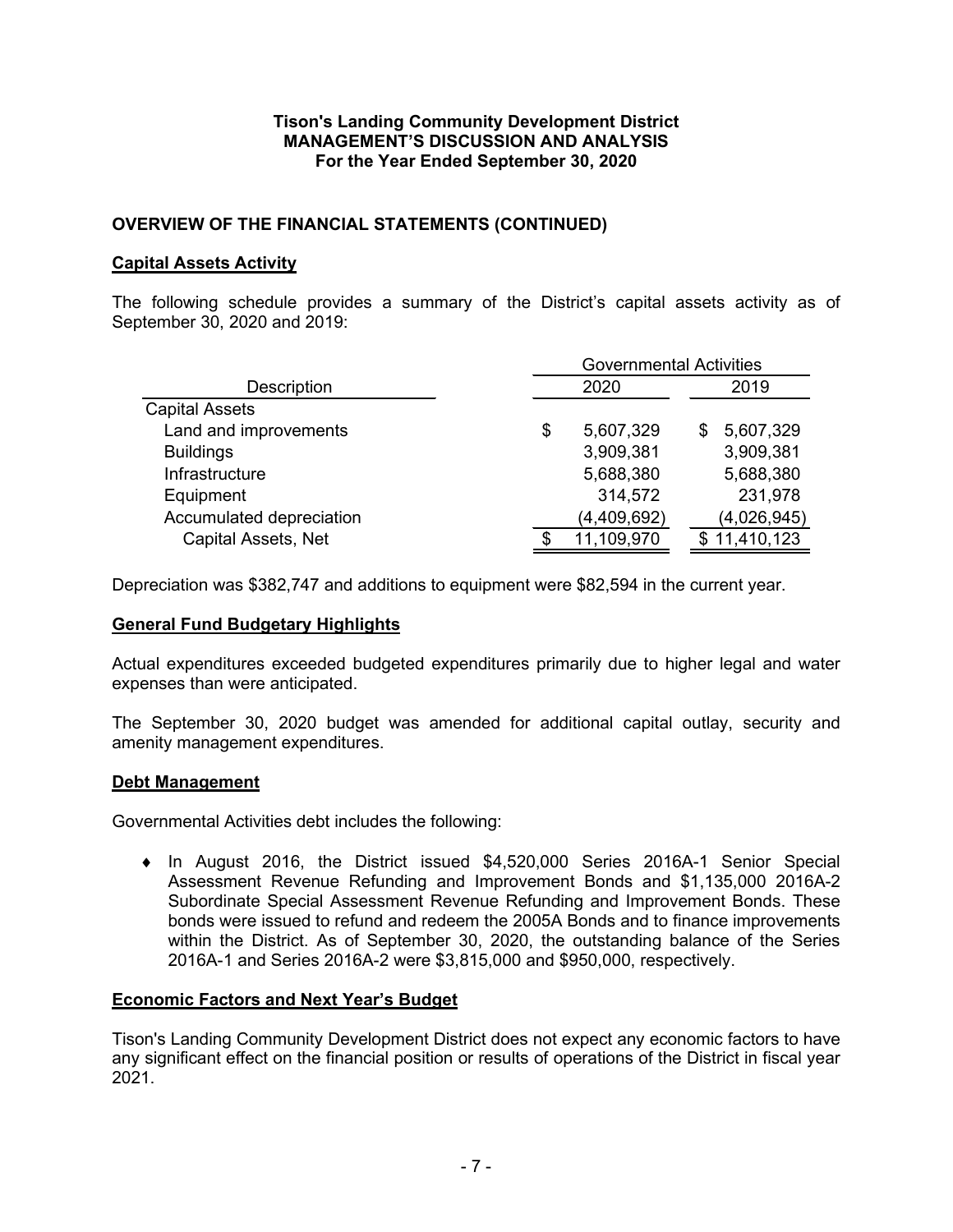## **OVERVIEW OF THE FINANCIAL STATEMENTS (CONTINUED)**

### **Request for Information**

The financial report is designed to provide a general overview of Tison's Landing Community Development District's finances for all those with an interest. Questions concerning any of the information provided in this report or requests for additional information should be addressed to the Tison's Landing Community Development District, Governmental Management Services, 475 West Town Place, Suite 114, St. Augustine, FL 32092.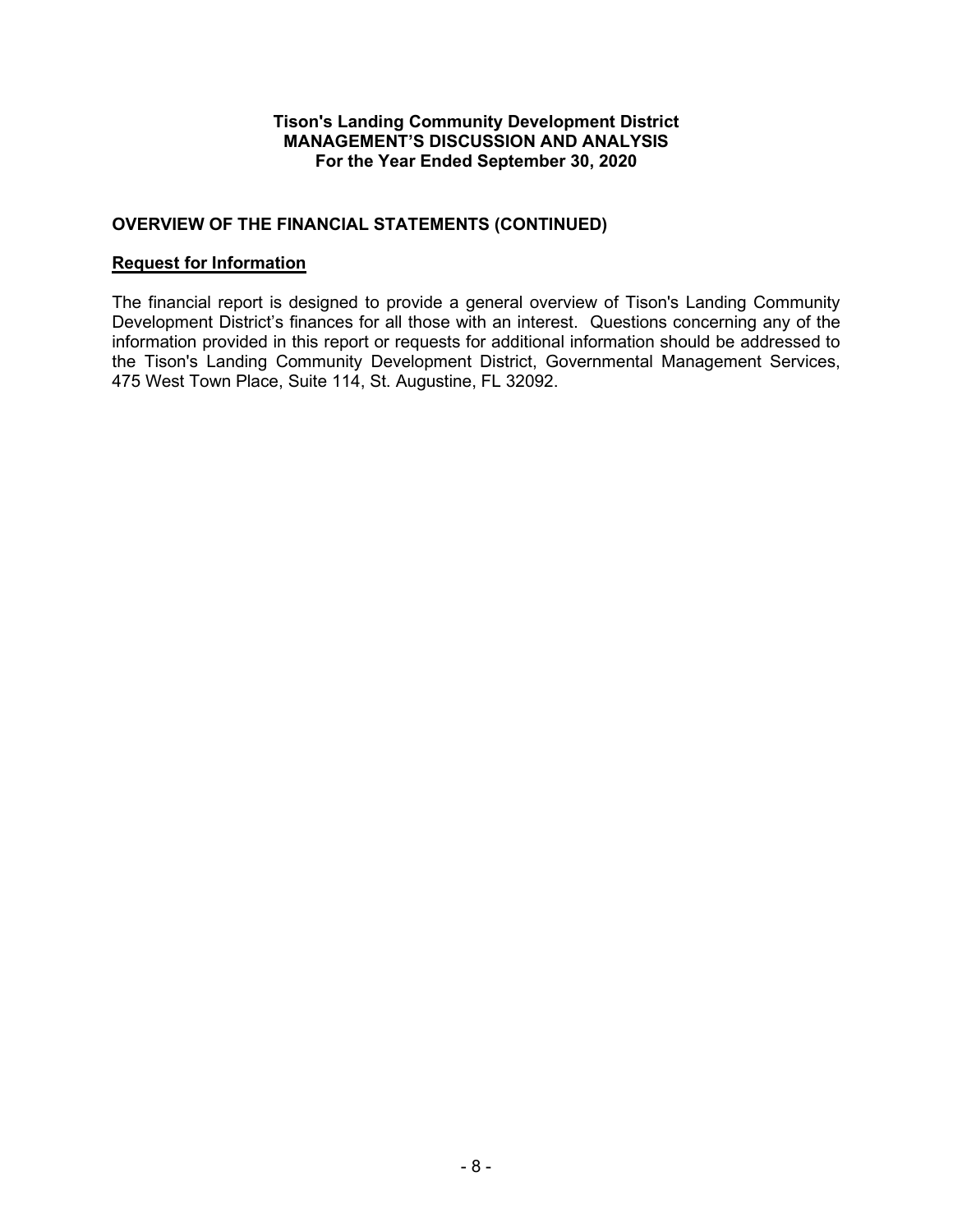# **Tison's Landing Community Development District STATEMENT OF NET POSITION September 30, 2020**

| <b>ASSETS</b><br><b>Current Assets:</b><br>\$<br>Cash and cash equivalents<br>32,859<br>Investment<br>162,104<br>Prepaid expenses<br>27,192<br>4,202<br>Deposits<br><b>Total Current Assets</b><br>226,357<br><b>Non-current Assets:</b><br><b>Restricted assets:</b><br>Investments<br>276,862<br>Capital assets not being depreciated<br>Land and improvements<br>5,607,329<br>Capital assets being depreciated<br><b>Buildings</b><br>3,909,381<br>Infrastructure<br>5,688,380<br>314,572<br>Equipment<br>Accumulated depreciation<br>(4,409,692)<br><b>Total Non-current Assets</b><br>11,386,832<br>11,613,189<br><b>Total Assets</b><br><b>DEFERRED OUTLOWS OF RESOURCES</b><br>Deferred amount on refunding<br>22,481<br><b>LIABILITIES</b><br><b>Current Liabilities:</b><br>Accounts payable<br>30,411<br>68,188<br>Accrued interest payable<br>Bonds payable<br>220,000<br><b>Total Current Liabilities</b><br>318,599<br>Non-current Liabilities:<br>4,515,265<br>Bonds payable, net<br><b>Total Liabilities</b><br>4,833,864<br><b>NET POSITION</b><br>Net investment in capital assets<br>6,587,818<br>Restricted-debt service<br>18,042<br>Unrestricted<br>195,946<br><b>Total Net Position</b><br>\$<br>6,801,806 | Governmental<br><b>Activities</b> |  |
|----------------------------------------------------------------------------------------------------------------------------------------------------------------------------------------------------------------------------------------------------------------------------------------------------------------------------------------------------------------------------------------------------------------------------------------------------------------------------------------------------------------------------------------------------------------------------------------------------------------------------------------------------------------------------------------------------------------------------------------------------------------------------------------------------------------------------------------------------------------------------------------------------------------------------------------------------------------------------------------------------------------------------------------------------------------------------------------------------------------------------------------------------------------------------------------------------------------------------------|-----------------------------------|--|
|                                                                                                                                                                                                                                                                                                                                                                                                                                                                                                                                                                                                                                                                                                                                                                                                                                                                                                                                                                                                                                                                                                                                                                                                                                  |                                   |  |
|                                                                                                                                                                                                                                                                                                                                                                                                                                                                                                                                                                                                                                                                                                                                                                                                                                                                                                                                                                                                                                                                                                                                                                                                                                  |                                   |  |
|                                                                                                                                                                                                                                                                                                                                                                                                                                                                                                                                                                                                                                                                                                                                                                                                                                                                                                                                                                                                                                                                                                                                                                                                                                  |                                   |  |
|                                                                                                                                                                                                                                                                                                                                                                                                                                                                                                                                                                                                                                                                                                                                                                                                                                                                                                                                                                                                                                                                                                                                                                                                                                  |                                   |  |
|                                                                                                                                                                                                                                                                                                                                                                                                                                                                                                                                                                                                                                                                                                                                                                                                                                                                                                                                                                                                                                                                                                                                                                                                                                  |                                   |  |
|                                                                                                                                                                                                                                                                                                                                                                                                                                                                                                                                                                                                                                                                                                                                                                                                                                                                                                                                                                                                                                                                                                                                                                                                                                  |                                   |  |
|                                                                                                                                                                                                                                                                                                                                                                                                                                                                                                                                                                                                                                                                                                                                                                                                                                                                                                                                                                                                                                                                                                                                                                                                                                  |                                   |  |
|                                                                                                                                                                                                                                                                                                                                                                                                                                                                                                                                                                                                                                                                                                                                                                                                                                                                                                                                                                                                                                                                                                                                                                                                                                  |                                   |  |
|                                                                                                                                                                                                                                                                                                                                                                                                                                                                                                                                                                                                                                                                                                                                                                                                                                                                                                                                                                                                                                                                                                                                                                                                                                  |                                   |  |
|                                                                                                                                                                                                                                                                                                                                                                                                                                                                                                                                                                                                                                                                                                                                                                                                                                                                                                                                                                                                                                                                                                                                                                                                                                  |                                   |  |
|                                                                                                                                                                                                                                                                                                                                                                                                                                                                                                                                                                                                                                                                                                                                                                                                                                                                                                                                                                                                                                                                                                                                                                                                                                  |                                   |  |
|                                                                                                                                                                                                                                                                                                                                                                                                                                                                                                                                                                                                                                                                                                                                                                                                                                                                                                                                                                                                                                                                                                                                                                                                                                  |                                   |  |
|                                                                                                                                                                                                                                                                                                                                                                                                                                                                                                                                                                                                                                                                                                                                                                                                                                                                                                                                                                                                                                                                                                                                                                                                                                  |                                   |  |
|                                                                                                                                                                                                                                                                                                                                                                                                                                                                                                                                                                                                                                                                                                                                                                                                                                                                                                                                                                                                                                                                                                                                                                                                                                  |                                   |  |
|                                                                                                                                                                                                                                                                                                                                                                                                                                                                                                                                                                                                                                                                                                                                                                                                                                                                                                                                                                                                                                                                                                                                                                                                                                  |                                   |  |
|                                                                                                                                                                                                                                                                                                                                                                                                                                                                                                                                                                                                                                                                                                                                                                                                                                                                                                                                                                                                                                                                                                                                                                                                                                  |                                   |  |
|                                                                                                                                                                                                                                                                                                                                                                                                                                                                                                                                                                                                                                                                                                                                                                                                                                                                                                                                                                                                                                                                                                                                                                                                                                  |                                   |  |
|                                                                                                                                                                                                                                                                                                                                                                                                                                                                                                                                                                                                                                                                                                                                                                                                                                                                                                                                                                                                                                                                                                                                                                                                                                  |                                   |  |
|                                                                                                                                                                                                                                                                                                                                                                                                                                                                                                                                                                                                                                                                                                                                                                                                                                                                                                                                                                                                                                                                                                                                                                                                                                  |                                   |  |
|                                                                                                                                                                                                                                                                                                                                                                                                                                                                                                                                                                                                                                                                                                                                                                                                                                                                                                                                                                                                                                                                                                                                                                                                                                  |                                   |  |
|                                                                                                                                                                                                                                                                                                                                                                                                                                                                                                                                                                                                                                                                                                                                                                                                                                                                                                                                                                                                                                                                                                                                                                                                                                  |                                   |  |
|                                                                                                                                                                                                                                                                                                                                                                                                                                                                                                                                                                                                                                                                                                                                                                                                                                                                                                                                                                                                                                                                                                                                                                                                                                  |                                   |  |
|                                                                                                                                                                                                                                                                                                                                                                                                                                                                                                                                                                                                                                                                                                                                                                                                                                                                                                                                                                                                                                                                                                                                                                                                                                  |                                   |  |
|                                                                                                                                                                                                                                                                                                                                                                                                                                                                                                                                                                                                                                                                                                                                                                                                                                                                                                                                                                                                                                                                                                                                                                                                                                  |                                   |  |
|                                                                                                                                                                                                                                                                                                                                                                                                                                                                                                                                                                                                                                                                                                                                                                                                                                                                                                                                                                                                                                                                                                                                                                                                                                  |                                   |  |
|                                                                                                                                                                                                                                                                                                                                                                                                                                                                                                                                                                                                                                                                                                                                                                                                                                                                                                                                                                                                                                                                                                                                                                                                                                  |                                   |  |
|                                                                                                                                                                                                                                                                                                                                                                                                                                                                                                                                                                                                                                                                                                                                                                                                                                                                                                                                                                                                                                                                                                                                                                                                                                  |                                   |  |
|                                                                                                                                                                                                                                                                                                                                                                                                                                                                                                                                                                                                                                                                                                                                                                                                                                                                                                                                                                                                                                                                                                                                                                                                                                  |                                   |  |
|                                                                                                                                                                                                                                                                                                                                                                                                                                                                                                                                                                                                                                                                                                                                                                                                                                                                                                                                                                                                                                                                                                                                                                                                                                  |                                   |  |
|                                                                                                                                                                                                                                                                                                                                                                                                                                                                                                                                                                                                                                                                                                                                                                                                                                                                                                                                                                                                                                                                                                                                                                                                                                  |                                   |  |
|                                                                                                                                                                                                                                                                                                                                                                                                                                                                                                                                                                                                                                                                                                                                                                                                                                                                                                                                                                                                                                                                                                                                                                                                                                  |                                   |  |
|                                                                                                                                                                                                                                                                                                                                                                                                                                                                                                                                                                                                                                                                                                                                                                                                                                                                                                                                                                                                                                                                                                                                                                                                                                  |                                   |  |
|                                                                                                                                                                                                                                                                                                                                                                                                                                                                                                                                                                                                                                                                                                                                                                                                                                                                                                                                                                                                                                                                                                                                                                                                                                  |                                   |  |
|                                                                                                                                                                                                                                                                                                                                                                                                                                                                                                                                                                                                                                                                                                                                                                                                                                                                                                                                                                                                                                                                                                                                                                                                                                  |                                   |  |
|                                                                                                                                                                                                                                                                                                                                                                                                                                                                                                                                                                                                                                                                                                                                                                                                                                                                                                                                                                                                                                                                                                                                                                                                                                  |                                   |  |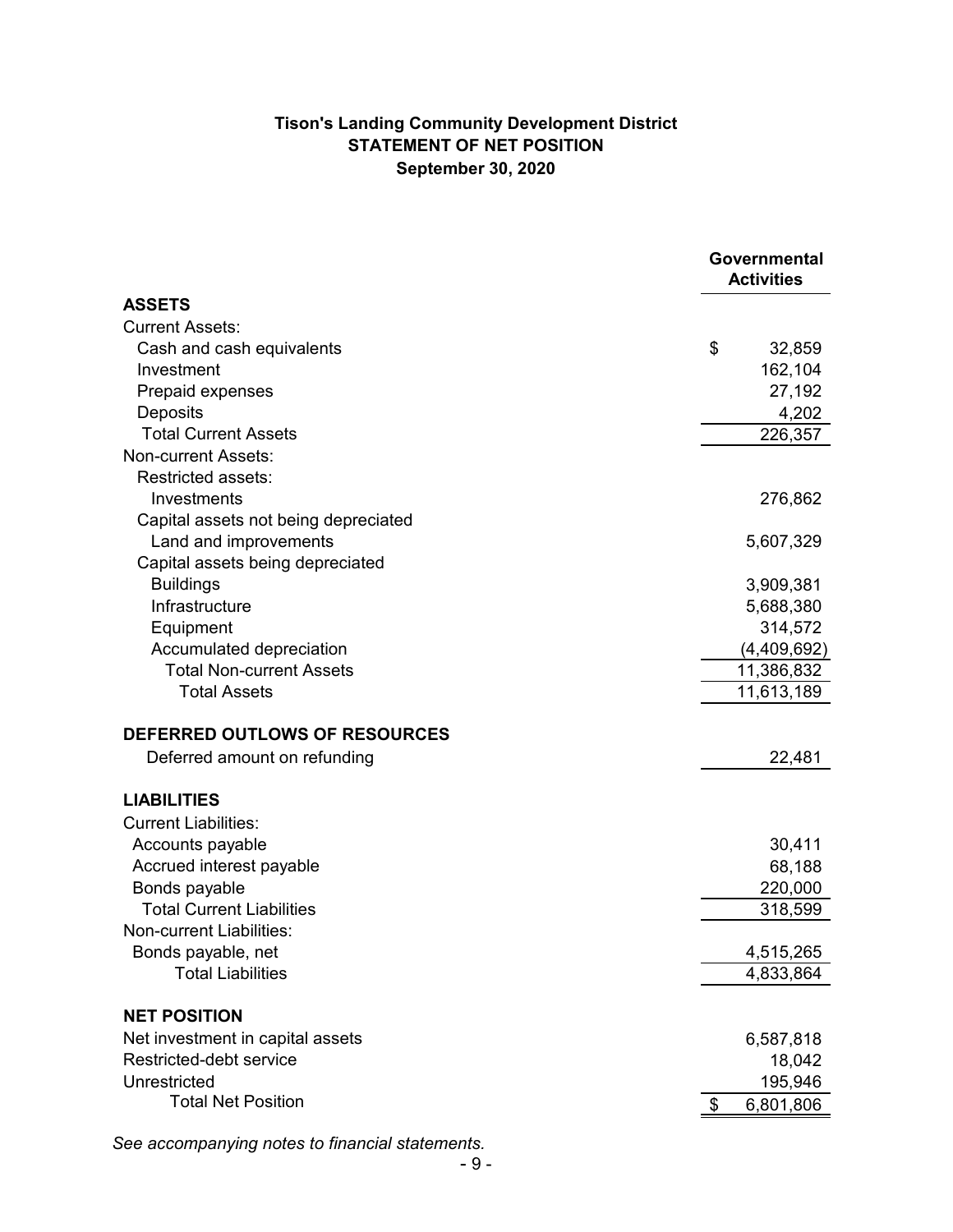### **Tison's Landing Community Development District STATEMENT OF ACTIVITIES For the Year Ended September 30, 2020**

| <b>Functions/Programs</b>            | <b>Expenses</b> |             |    | Program<br><b>Revenues</b><br><b>Charges for</b><br><b>Services</b> |   | Net (Expense)<br><b>Revenues and</b><br><b>Changes in</b><br><b>Governmental</b><br><b>Activities</b> |
|--------------------------------------|-----------------|-------------|----|---------------------------------------------------------------------|---|-------------------------------------------------------------------------------------------------------|
| <b>Primary government</b>            |                 |             |    |                                                                     |   |                                                                                                       |
| <b>Governmental Activities</b>       |                 |             |    |                                                                     |   |                                                                                                       |
| General government                   | \$              | (111, 384)  | \$ | 110,057                                                             | S | (1, 327)                                                                                              |
| Physical environment                 |                 | (426,087)   |    | 233,656                                                             |   | (192, 431)                                                                                            |
| Culture/Recreation                   |                 | (379, 401)  |    | 184,047                                                             |   | (195, 354)                                                                                            |
| Interest and other charges           |                 | 170,076)    |    | 383,209                                                             |   | 213,133                                                                                               |
| <b>Total Governmental Activities</b> |                 | (1,086,948) | .ፍ | 910,969                                                             |   | (175, 979)                                                                                            |
|                                      |                 |             |    |                                                                     |   |                                                                                                       |

## **General revenues:**

| 6,427      |
|------------|
| 7,691      |
| 14,118     |
| (161, 861) |
| 6,963,667  |
| 6,801,806  |
|            |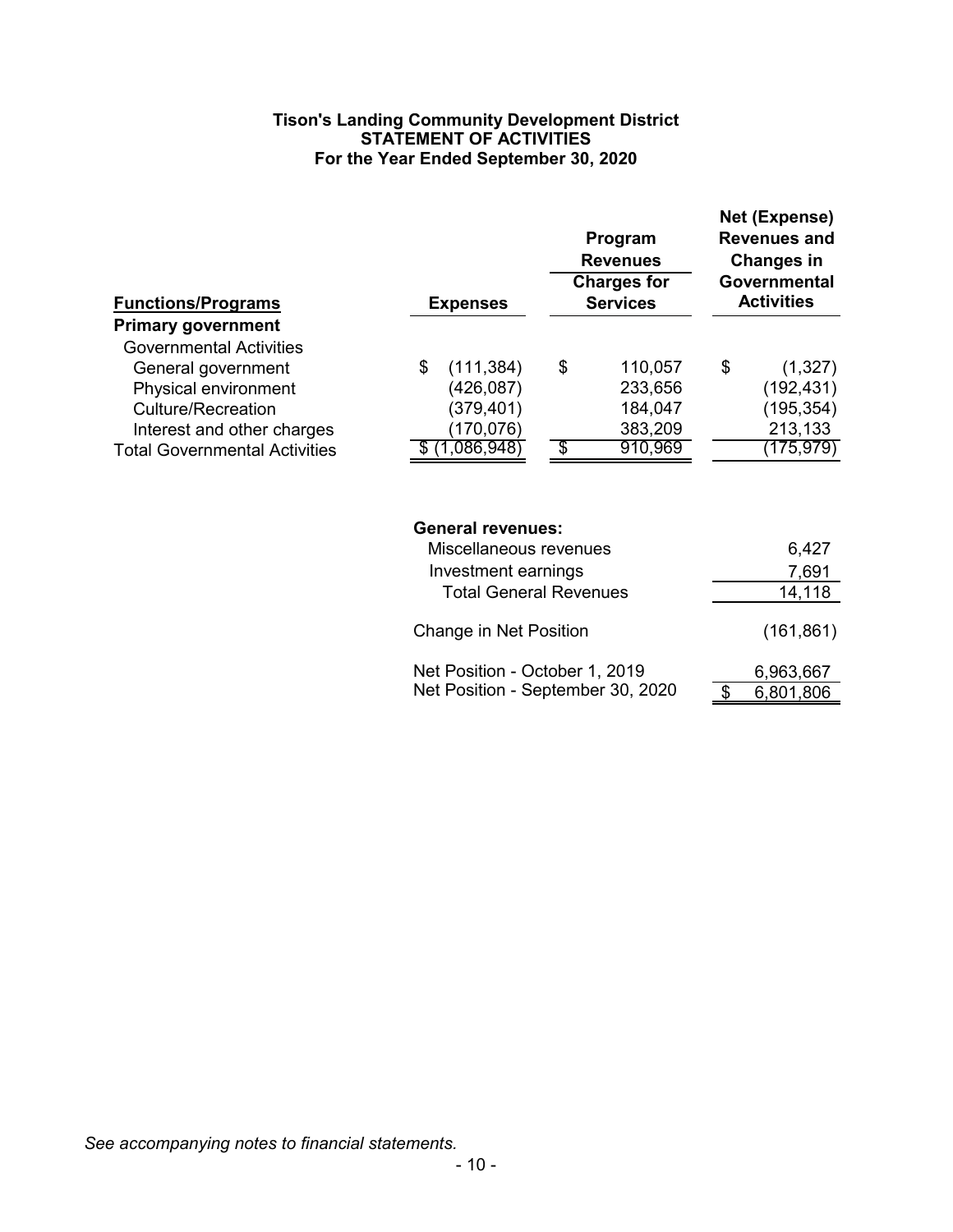# **Tison's Landing Community Development District BALANCE SHEET – GOVERNMENTAL FUNDS September 30, 2020**

|                                            |         |         |               | Total         |         |       |
|--------------------------------------------|---------|---------|---------------|---------------|---------|-------|
|                                            |         |         | Debt          | Governmental  |         |       |
| <b>ASSETS</b>                              | General |         |               |               | Service | Funds |
|                                            |         |         |               |               |         |       |
| Cash and cash equivalents                  | \$      | 32,859  | \$            | \$<br>32,859  |         |       |
| Investment                                 |         | 162,104 |               | 162,104       |         |       |
| Prepaid expenses                           |         | 27,192  |               | 27,192        |         |       |
| <b>Deposits</b>                            |         | 4,202   |               | 4,202         |         |       |
| <b>Restricted assets:</b>                  |         |         |               |               |         |       |
| <b>Restricted investments</b>              |         |         | 276,862       | 276,862       |         |       |
| <b>Total Assets</b>                        | \$      | 226,357 | \$ 276,862    | \$<br>503,219 |         |       |
|                                            |         |         |               |               |         |       |
| <b>LIABILITIES AND FUND BALANCES</b>       |         |         |               |               |         |       |
|                                            |         |         |               |               |         |       |
| <b>LIABILITIES</b>                         |         |         |               |               |         |       |
| Accounts payable                           | \$      | 30,411  | \$            | \$<br>30,411  |         |       |
|                                            |         |         |               |               |         |       |
| <b>FUND BALANCES</b>                       |         |         |               |               |         |       |
| Nonspendable-prepaids/deposits             |         | 31,394  |               | 31,394        |         |       |
| Restricted for:                            |         |         |               |               |         |       |
| Debt service                               |         |         | 276,862       | 276,862       |         |       |
| Assigned for capital projects              |         | 143,874 |               | 143,874       |         |       |
| Unassigned                                 |         | 20,678  |               | 20,678        |         |       |
| <b>Total Fund Balances</b>                 |         | 195,946 | 276,862       | 472,808       |         |       |
| <b>Total Liabilities and Fund Balances</b> | \$      | 226,357 | \$<br>276,862 | \$<br>503,219 |         |       |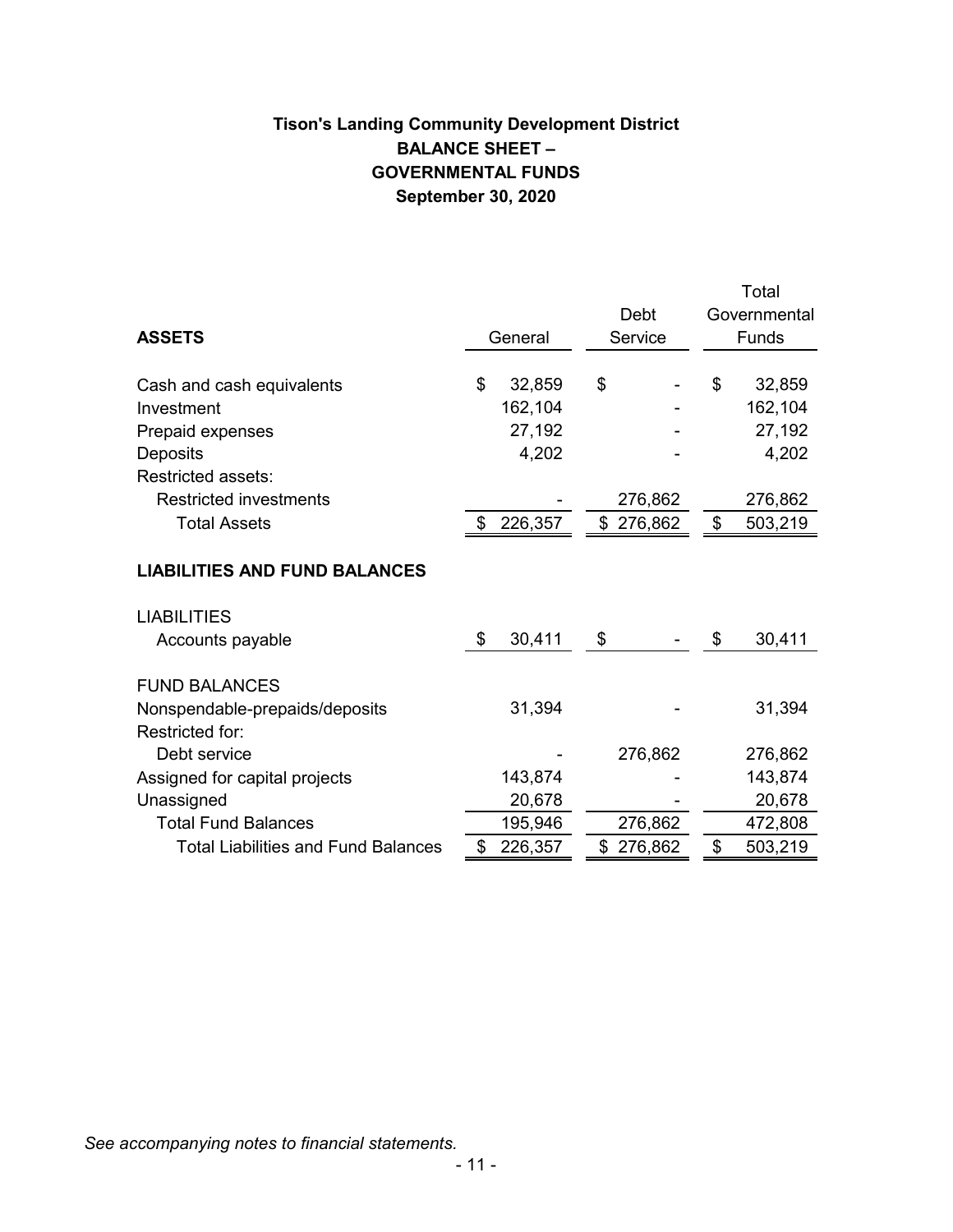# **Tison's Landing Community Development District RECONCILIATION OF TOTAL GOVERNMENTAL FUND BALANCES TO NET POSITION OF GOVERNMENTAL ACTIVITIES September 30, 2020**

| Total Governmental Fund Balances                                                                                                                                                                                                                                                                    | \$<br>472,808 |
|-----------------------------------------------------------------------------------------------------------------------------------------------------------------------------------------------------------------------------------------------------------------------------------------------------|---------------|
| Amounts reported for governmental activities in the Statement of Net Position<br>are different because:                                                                                                                                                                                             |               |
| Capital assets, land and improvements (\$5,607,329), buildings (\$3,909,381)<br>infrastructure (\$5,688,380) and equipment (\$314,572) net of<br>accumulated depreciation $(\$(4,409,692))$ used in governmental activities<br>are not current financial resources; and therefore, are not reported |               |
| at the governmental fund level.                                                                                                                                                                                                                                                                     | 11,109,970    |
| Deferred amounts on refunding are not current financial uses, and therefore,<br>are not recognized at the fund level. At the government-wide level they are<br>reflected as a deferred outflow of resources.                                                                                        | 22,481        |
| Long-term liabilities, including bonds payable (\$(4,765,000)), net of bond<br>discount, net (\$29,735) are not due and payable in the current period;<br>therefore, are not reported at the governmental fund level.                                                                               | (4,735,265)   |
| Accrued interest expense for long-term debt is not a current financial use;<br>therefore, it is not reported at the governmental fund level.                                                                                                                                                        | (68, 188)     |
| <b>Net Position of Governmental Activities</b>                                                                                                                                                                                                                                                      | 6,801,806     |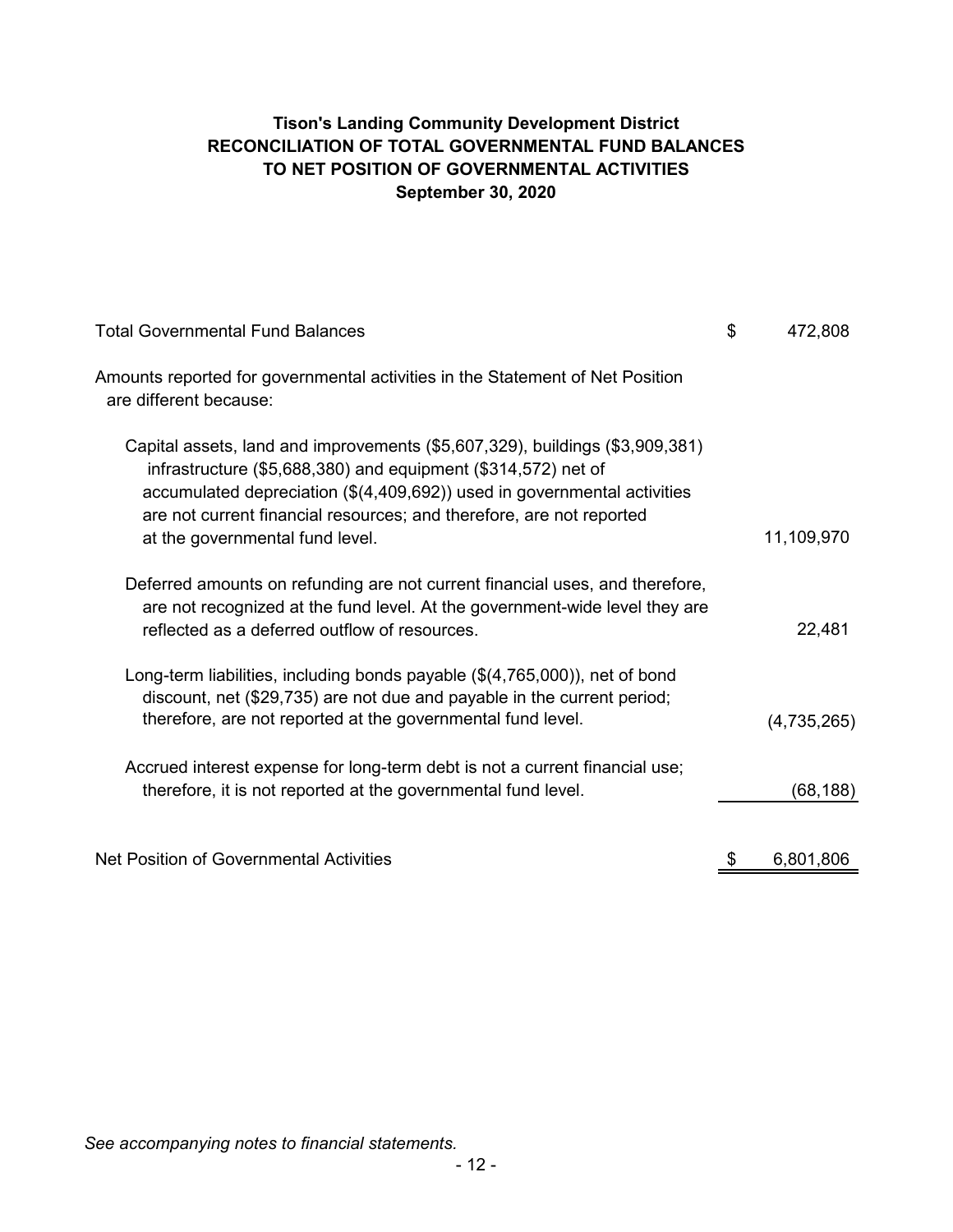# **STATEMENT OF REVENUES, EXPENDITURES Tison's Landing Community Development District GOVERNMENTAL FUNDS For the Year Ended September 30, 2020 AND CHANGES IN FUND BALANCES –**

|                                              |           |               |           | Total         |  |
|----------------------------------------------|-----------|---------------|-----------|---------------|--|
|                                              |           | Debt          | Capital   | Governmental  |  |
|                                              | General   | Service       | Projects  | Funds         |  |
| Revenues                                     |           |               |           |               |  |
| Special assessments                          | \$527,760 | 383,209<br>\$ | \$        | 910,969<br>\$ |  |
| Miscellaneous revenues                       | 6,427     |               |           | 6,427         |  |
| Investment earnings                          | 4,244     | 3,197         | 250       | 7,691         |  |
| <b>Total Revenues</b>                        | 538,431   | 386,406       | 250       | 925,087       |  |
| Expenditures                                 |           |               |           |               |  |
| Current                                      |           |               |           |               |  |
| General government                           | 111,384   |               |           | 111,384       |  |
| Physical environment                         | 236,474   |               |           | 236,474       |  |
| Culture/recreation                           | 186,267   |               |           | 186,267       |  |
| Capital outlay                               | 50,873    |               | 31,721    | 82,594        |  |
| Debt service                                 |           |               |           |               |  |
| Principal                                    |           | 235,000       |           | 235,000       |  |
| Interest                                     |           | 169,547       |           | 169,547       |  |
| <b>Total Expenditures</b>                    | 584,998   | 404,547       | 31,721    | 1,021,266     |  |
| Excess of Revenues over/(under) Expenditures | (46, 567) | (18, 141)     | (31, 471) | (96, 179)     |  |
| Other Financing Sources/(Uses)               |           |               |           |               |  |
| <b>Transfers in</b>                          |           | 3             | 1,572     | 1,575         |  |
| <b>Transfers out</b>                         |           | (1, 572)      | (3)       | (1, 575)      |  |
| <b>Total Other Financing Sources/(Uses)</b>  |           | (1, 569)      | 1,569     |               |  |
| Net Change in Fund Balances                  | (46, 567) | (19, 710)     | (29, 902) | (96, 179)     |  |
| Fund Balances - October 1, 2019              | 242,513   | 296,572       | 29,902    | 568,987       |  |
| Fund Balances - September 30, 2020           | 195,946   | 276,862       |           | 472,808       |  |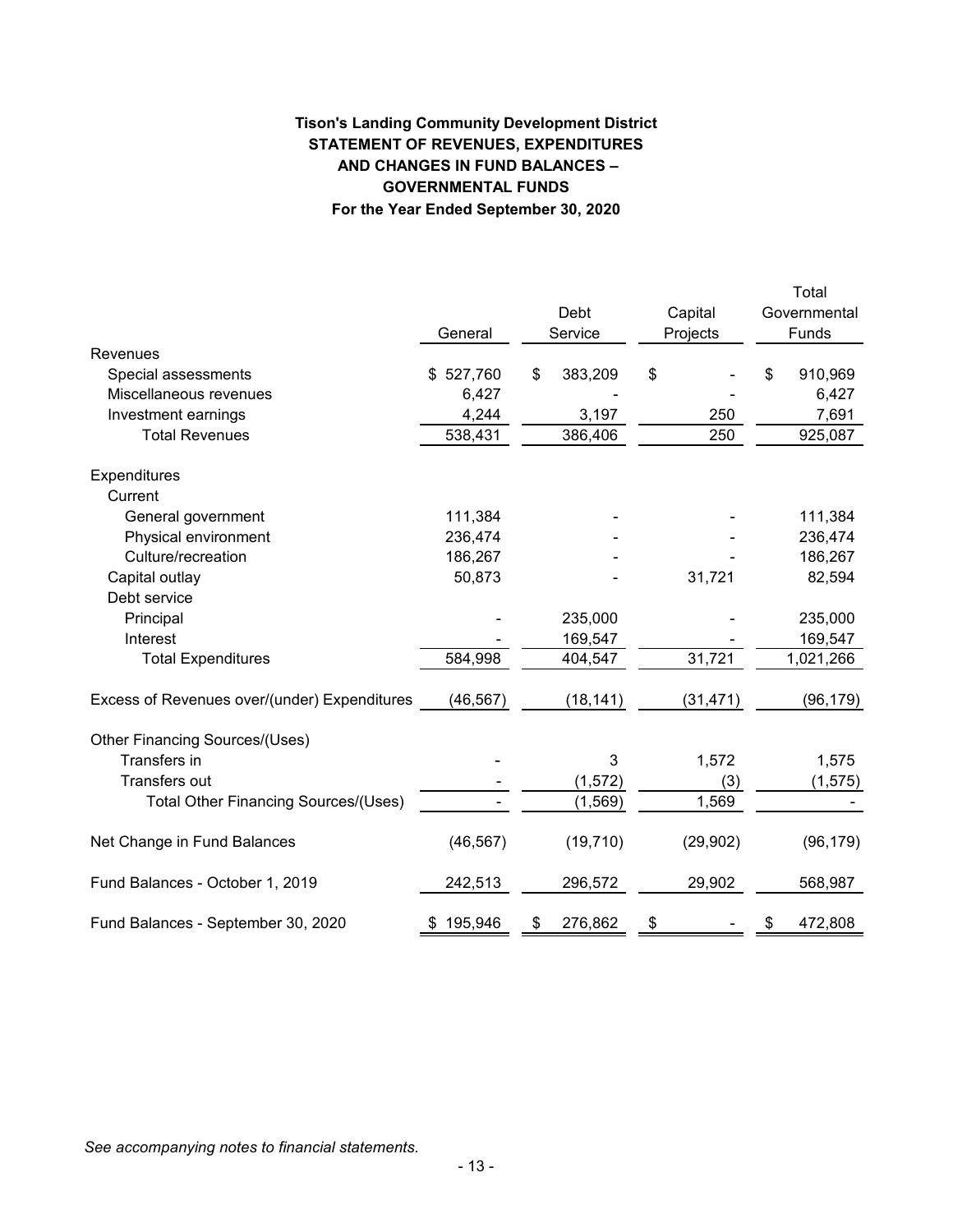### **CHANGES IN FUND BALANCES OF GOVERNMENTAL FUNDS TO THE Tison's Landing Community Development District RECONCILIATION OF THE STATEMENT OF REVENUES, EXPENDITURES AND STATEMENT OF ACTIVITIES For the Year Ended September 30, 2020**

| Net Change in Fund Balances - Total Governmental Funds                                                                                                                                                                                                                  | \$<br>(96, 179)  |
|-------------------------------------------------------------------------------------------------------------------------------------------------------------------------------------------------------------------------------------------------------------------------|------------------|
| Amounts reported for governmental activities in the Statement of Activities are<br>different because:                                                                                                                                                                   |                  |
| Governmental funds report capital outlays (\$82,594) as expenditures. However, in the<br>Statement of Activities, the cost of those assets is allocated over their estimated<br>useful lives as depreciation (\$(382,747)). This is the net amount in the current year. | (300, 153)       |
| Payment of long-term liabilities are reported as expenditures in the<br>governmental fund statement but such repayments reduce long-term liabilities in the<br>Statement of Net Position.                                                                               | 235,000          |
| Amortization expense of bond discounts and deferred amount on refunding does not<br>require the use of current resources and therefore is not reported at the<br>governmental funds level. This is the amount of amortization in the current period.                    | (3, 102)         |
| In the Statement of Activities, interest is accrued on outstanding bonds;<br>whereas at governmental funds level, interest expenditures are reported when<br>due. This is the change in accrued interest from the prior year.                                           | 2,573            |
| Change in Net Position of Governmental Activities                                                                                                                                                                                                                       | \$<br>(161, 861) |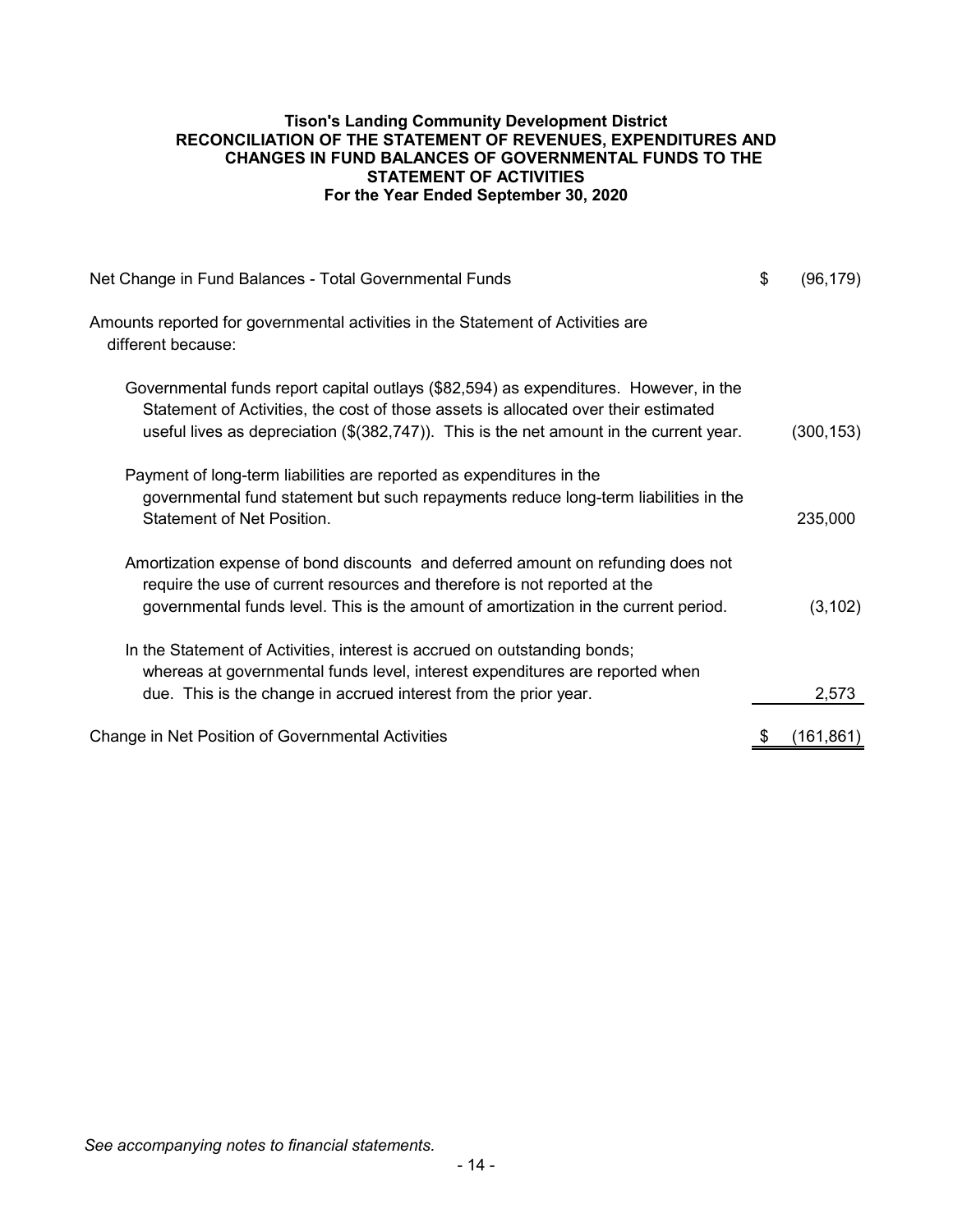# **For the Year Ended September 30, 2020 Tison's Landing Community Development District STATEMENT OF REVENUES, EXPENDITURES AND CHANGES IN FUND BALANCES – BUDGET AND ACTUAL – GENERAL FUND**

|                                    | Original<br><b>Budget</b> | <b>Final</b><br><b>Budget</b> | <b>Actual</b> | <b>Variance with</b><br><b>Final Budget</b><br><b>Positive</b><br>(Negative) |  |
|------------------------------------|---------------------------|-------------------------------|---------------|------------------------------------------------------------------------------|--|
| Revenues                           |                           |                               |               |                                                                              |  |
| Special assessments                | \$527,464                 | \$527,464                     | \$527,760     | \$<br>296                                                                    |  |
| Miscellaneous revenues             | 5,000                     | 5,000                         | 6,427         | 1,427                                                                        |  |
| Interest earnings                  | 4,500                     | 7,000                         | 4,244         | (2,756)                                                                      |  |
| <b>Total Revenues</b>              | 536,964                   | 539,464                       | 538,431       | (1,033)                                                                      |  |
| Expenditures                       |                           |                               |               |                                                                              |  |
| Current                            |                           |                               |               |                                                                              |  |
| General government                 | 102,306                   | 101,654                       | 111,384       | (9,730)                                                                      |  |
| Physical environment               | 236,258                   | 228,826                       | 236,474       | (7,648)                                                                      |  |
| Culture/recreation                 | 107,840                   | 185,784                       | 186,267       | (483)                                                                        |  |
| Capital outlay                     |                           | 50,000                        | 50,873        | (873)                                                                        |  |
| <b>Total Expenditures</b>          | 446,404                   | 566,264                       | 584,998       | (18, 734)                                                                    |  |
| Net Change in Fund Balances        | 90,560                    | (26, 800)                     | (46, 567)     | (19, 767)                                                                    |  |
| Fund Balances - October 1, 2019    | 105,862                   | 143,874                       | 242,513       | 98,639                                                                       |  |
| Fund Balances - September 30, 2020 | \$196,422                 | \$117,074                     | \$195,946     | 78,872<br>\$                                                                 |  |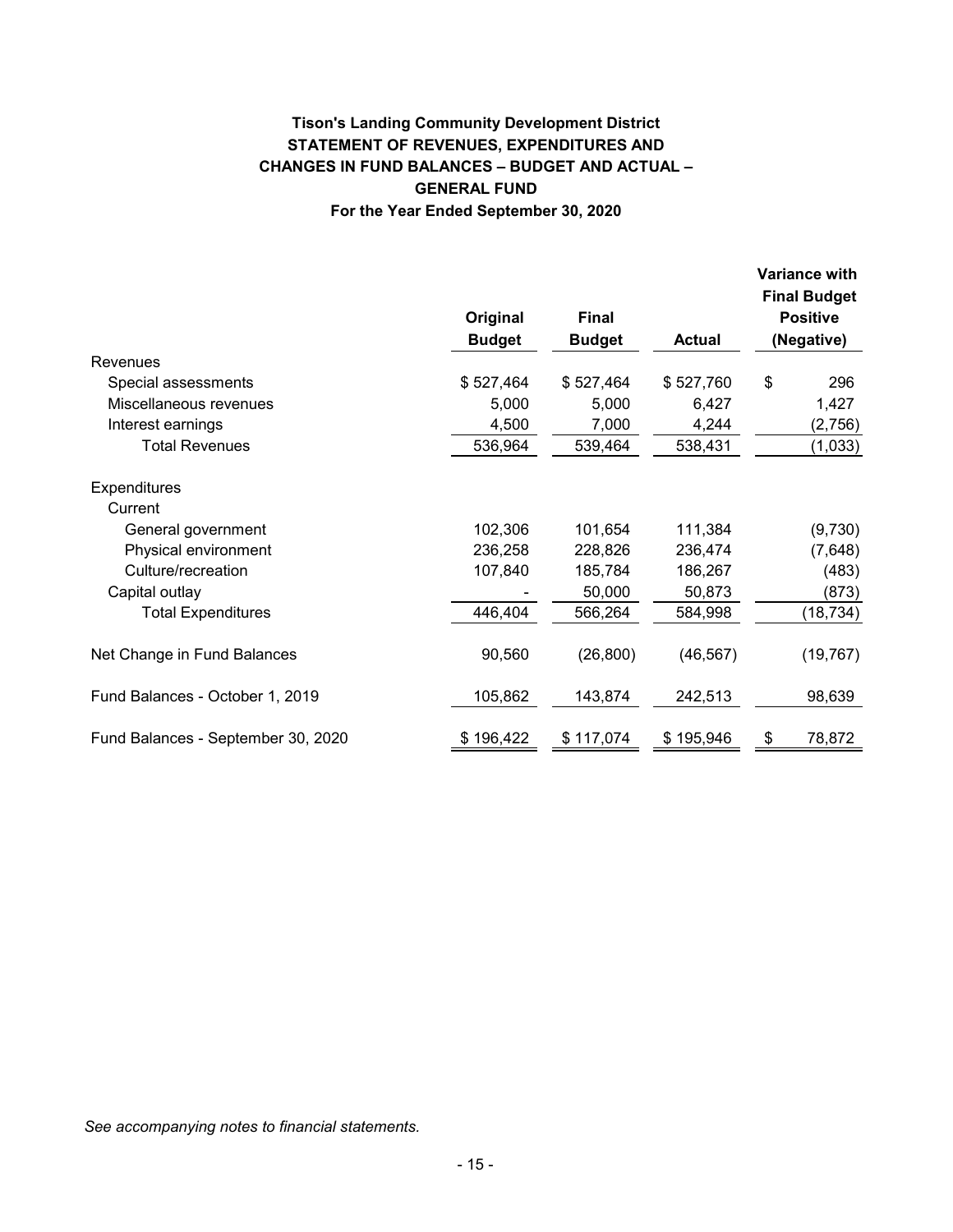## **NOTE A – SUMMARY OF SIGNIFICANT ACCOUNTING POLICIES**

The financial statements of the District have been prepared in conformity with generally accepted accounting principles (GAAP) as applied to governmental units. The Governmental Accounting Standards Board (GASB) is the accepted standard-setting body for establishing governmental accounting and financial reporting principles. The District's more significant accounting policies are described below.

### **1. Reporting Entity**

The District was established on August 23, 2005, pursuant to the Uniform Community Development District Act of 1980, Chapter 190, Florida Statutes and City of Jacksonville Ordinance 2005-841. The District was established for the purposes of financing and managing the acquisition, construction, maintenance and operation of the infrastructure necessary for community development within its jurisdiction. The District is authorized to issue bonds for the purpose, among others, of financing, funding, planning, establishing, acquiring, constructing or re-constructing, enlarging or extending, equipping, operating and maintaining water management, bridges or culverts, district roads, landscaping, street lights and other basic infrastructure projects within or without the boundaries of the Tison's Landing Community Development District. The District is governed by a five-member Board of Supervisors who are elected on an at-large basis by landowners within the District. The District operates within the criteria established by Chapter 190.

As required by GAAP, these financial statements present the Tison's Landing Community Development District (the primary government) as a stand-alone government. The reporting entity for the District includes all functions of government in which the District's Board exercises oversight responsibility including, but not limited to, financial interdependency, selection of governing authority, designation of management, significant ability to influence operations and accountability for fiscal matters.

Based upon the application of the above-mentioned criteria as set forth by the Governmental Accounting Standards Board, the District has identified no component units.

### **2. Measurement Focus and Basis of Accounting**

The basic financial statements of the District are composed of the following:

- Government-wide financial statements
- Fund financial statements
- Notes to financial statements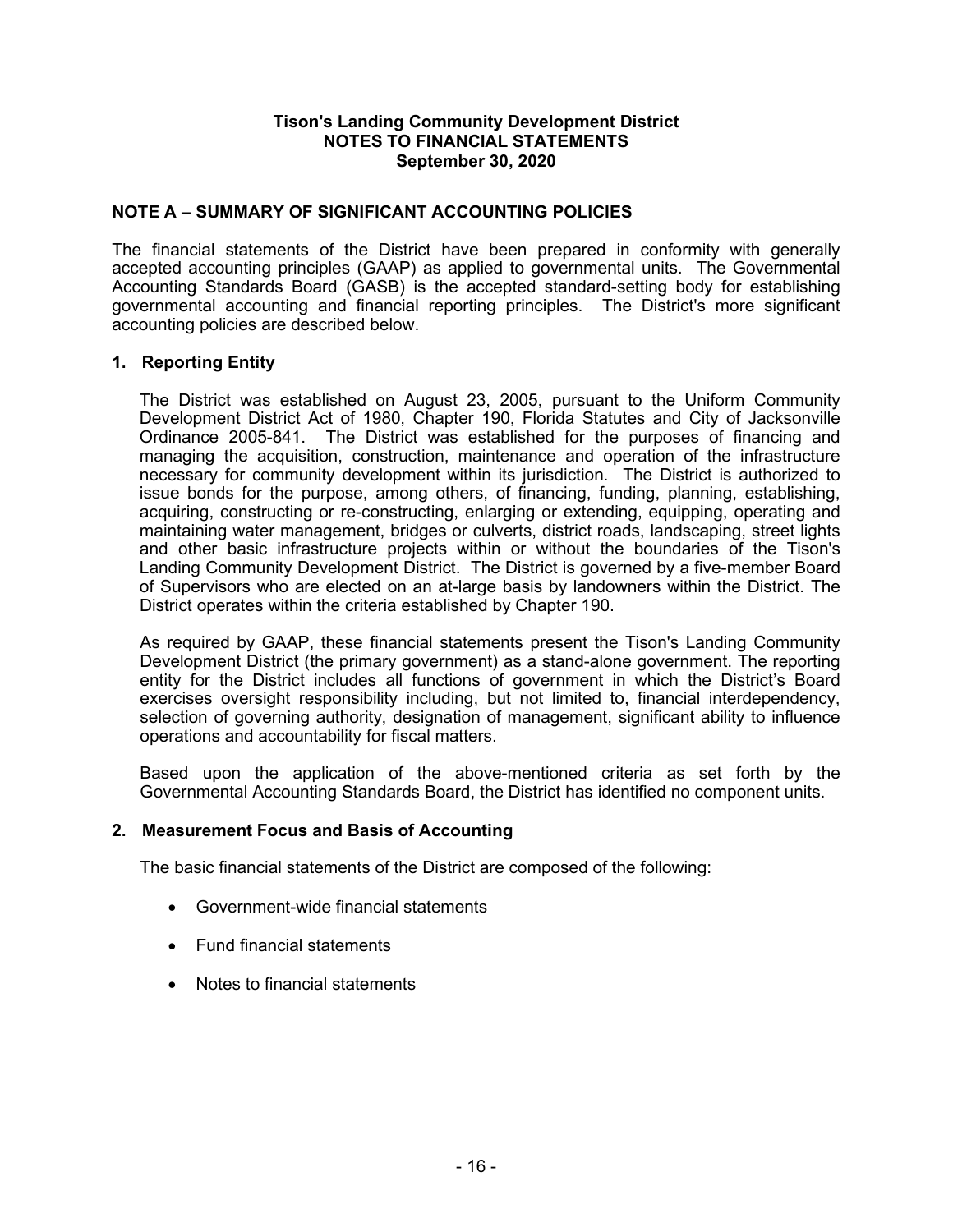## **NOTE A – SUMMARY OF SIGNIFICANT ACCOUNTING POLICIES (CONTINUED)**

### **2. Measurement Focus and Basis of Accounting (Continued)**

### **a. Government-wide Financial Statements**

The government-wide financial statements are reported using the economic resources measurement focus and the accrual basis of accounting. Government-wide financial statements report all non-fiduciary information about the reporting government as a whole. These statements include all the governmental activities of the primary government. The effect of interfund activity has been removed from these statements.

Governmental activities are supported by special assessments. Program revenues include charges for services and payments made by parties outside of the reporting government's citizenry if that money is restricted to a particular program. Program revenues are netted with program expenses in the Statement of Activities to present the net cost of each program.

Amounts paid to acquire capital assets are capitalized as assets, rather than reported as an expenditure. Proceeds of long-term debt are recorded as liabilities in the government-wide financial statements, rather than as an other financing source.

Amounts paid to reduce long-term indebtedness of the reporting government are reported as a reduction of the related liability, rather than as an expenditure.

### **b. Fund Financial Statements**

The underlying accounting system of the District is organized and operated on the basis of separate funds, each of which is considered to be a separate accounting entity. The operations of each fund are accounted for with a separate set of self-balancing accounts that comprise its assets, liabilities, fund equity, revenues and expenditures or expenses, as appropriate. Governmental resources are allocated to and accounted for in individual funds based upon the purposes for which they are to be spent and the means by which spending activities are controlled.

Fund financial statements for the primary government's governmental funds are presented after the government-wide financial statements. These statements display information about major funds individually.

Governmental fund financial statements are reported using the current financial resources measurement focus and the modified accrual basis of accounting. Revenues are considered to be available when they are collected within the current period or soon thereafter to pay liabilities of the current period. For this purpose, the District considers revenues to be available if they are collected within 60 days of the end of the current fiscal period.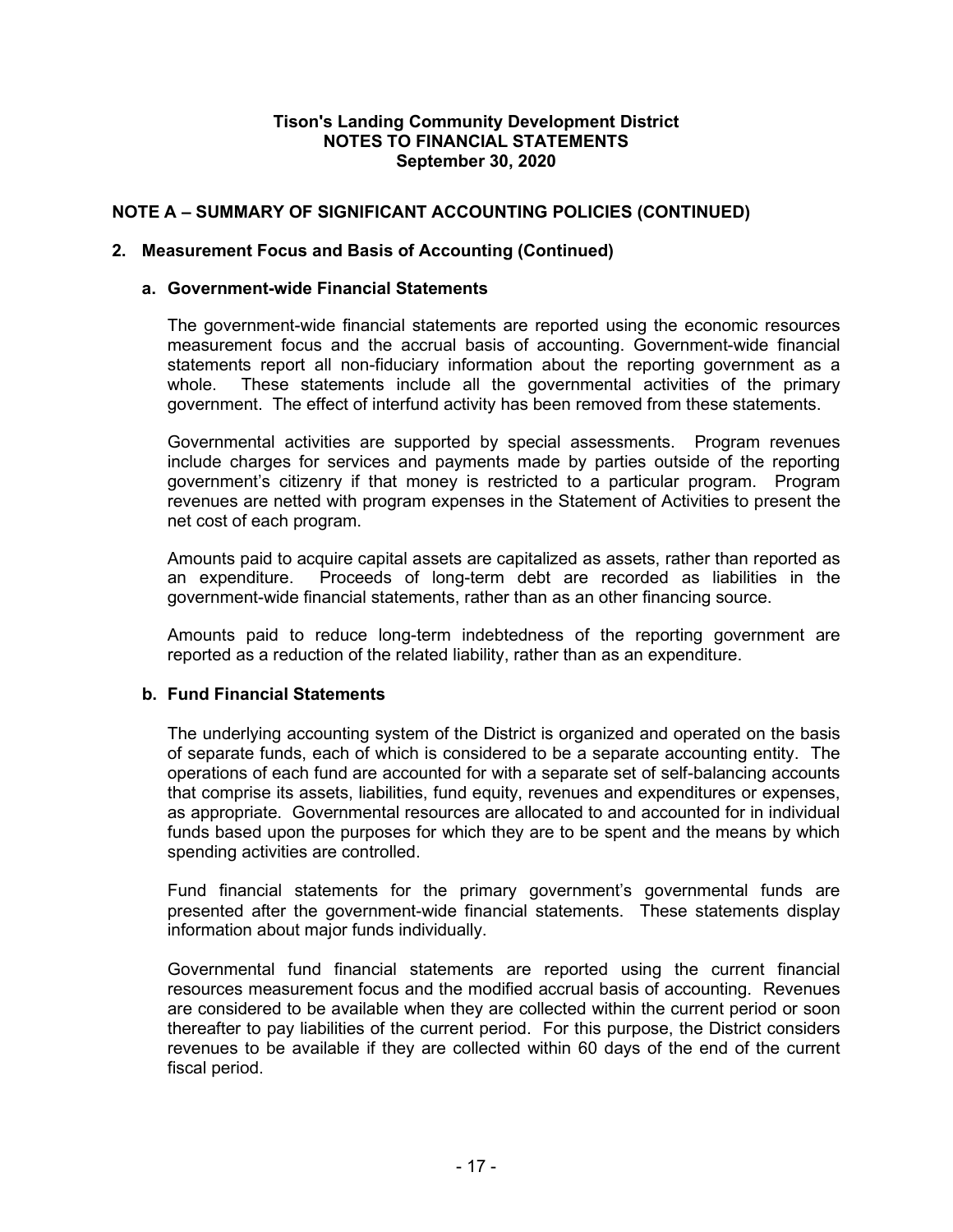## **NOTE A – SUMMARY OF SIGNIFICANT ACCOUNTING POLICIES (CONTINUED)**

### **2. Measurement Focus and Basis of Accounting (Continued)**

### **b. Fund Financial Statements (Continued)**

### **Governmental Funds**

The District implemented the Governmental Accounting Standards Board Statement 54 – Fund Balance Reporting and Governmental Fund Type Definitions. The Statement requires the fund balance for governmental funds to be reported in classifications that comprise a hierarchy based primarily on the extent to which the government is bound to honor constraints on the specific purposes for which amounts in those funds can be spent.

The District has various policies governing the fund balance classifications.

Nonspendable Fund Balance – This classification consists of amounts that cannot be spent because they are either not in spendable form or are legally or contractually required to be maintained intact.

Restricted Fund Balance – This classification includes amounts that can be spent only for specific purposes stipulated by constitution, external resource providers, or through enabling legislation.

Assigned Fund Balance – This classification consists of the Board of Supervisors' intent to be used for specific purposes, but are neither restricted nor committed. The assigned fund balances can also be assigned by the District's management company.

Unassigned Fund Balance – This classification is the residual classification for the government's general fund and includes all spendable amounts not contained in the other classifications.

Fund Balance Spending Hierarchy – For all governmental funds except special revenue funds, when restricted, committed, assigned, and unassigned fund balances are combined in a fund, qualified expenditures are paid first from restricted or committed fund balance, as appropriate, then assigned and finally unassigned fund balances.

Expenditures generally are recorded when a liability is incurred, as under accrual accounting. Interest associated with the current fiscal period is considered to be an accrual item and so has been recognized as revenue of the current fiscal period.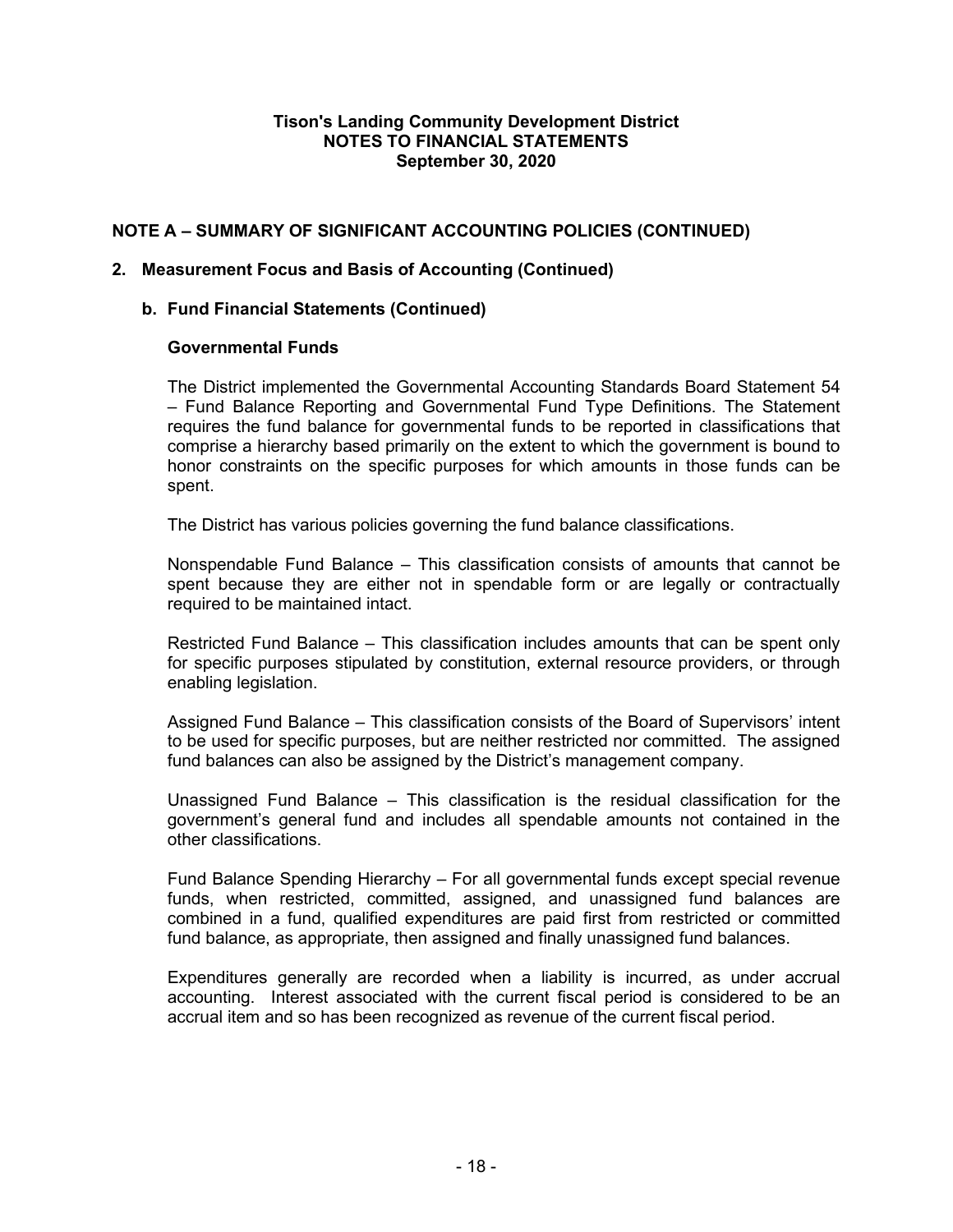## **NOTE A – SUMMARY OF SIGNIFICANT ACCOUNTING POLICIES (CONTINUED)**

### **2. Measurement Focus and Basis of Accounting (Continued)**

### **b. Fund Financial Statements (Continued)**

### **Governmental Funds (Continued)**

Under the current financial resources measurement focus, only current assets and current liabilities are generally included on the balance sheet. The reported fund balance is considered to be a measure of "available spendable resources". Governmental fund operating statements present increases (revenues and other financing sources) and decreases (expenditures and other financing uses) in net current assets. Accordingly, they are said to present a summary of sources and uses of "available spendable resources" during a period.

Because of their spending measurement focus, expenditure recognition for governmental fund types excludes amounts represented by non-current liabilities. Since they do not affect net current assets, such long-term amounts are not recognized as governmental fund type expenditures or fund liabilities.

Amounts expended to acquire capital assets are recorded as expenditures in the year that resources are expended, rather than as fund assets. The proceeds of long-term debt are recorded as an other financing source rather than as a fund liability.

Debt service expenditures are recorded only when payment is due.

### **3. Basis of Presentation**

### **a. Governmental Major Funds**

General Fund – The General Fund is the District's primary operating fund. It accounts for all financial resources of the general government, except those required to be accounted for in another fund.

Debt Service Fund – Accounts for debt service requirements to retire the capital improvement bonds which were used to finance the construction of District infrastructure improvements.

Capital Projects Fund – Accounts for the remaining construction funds and the Board assigned capital reserves.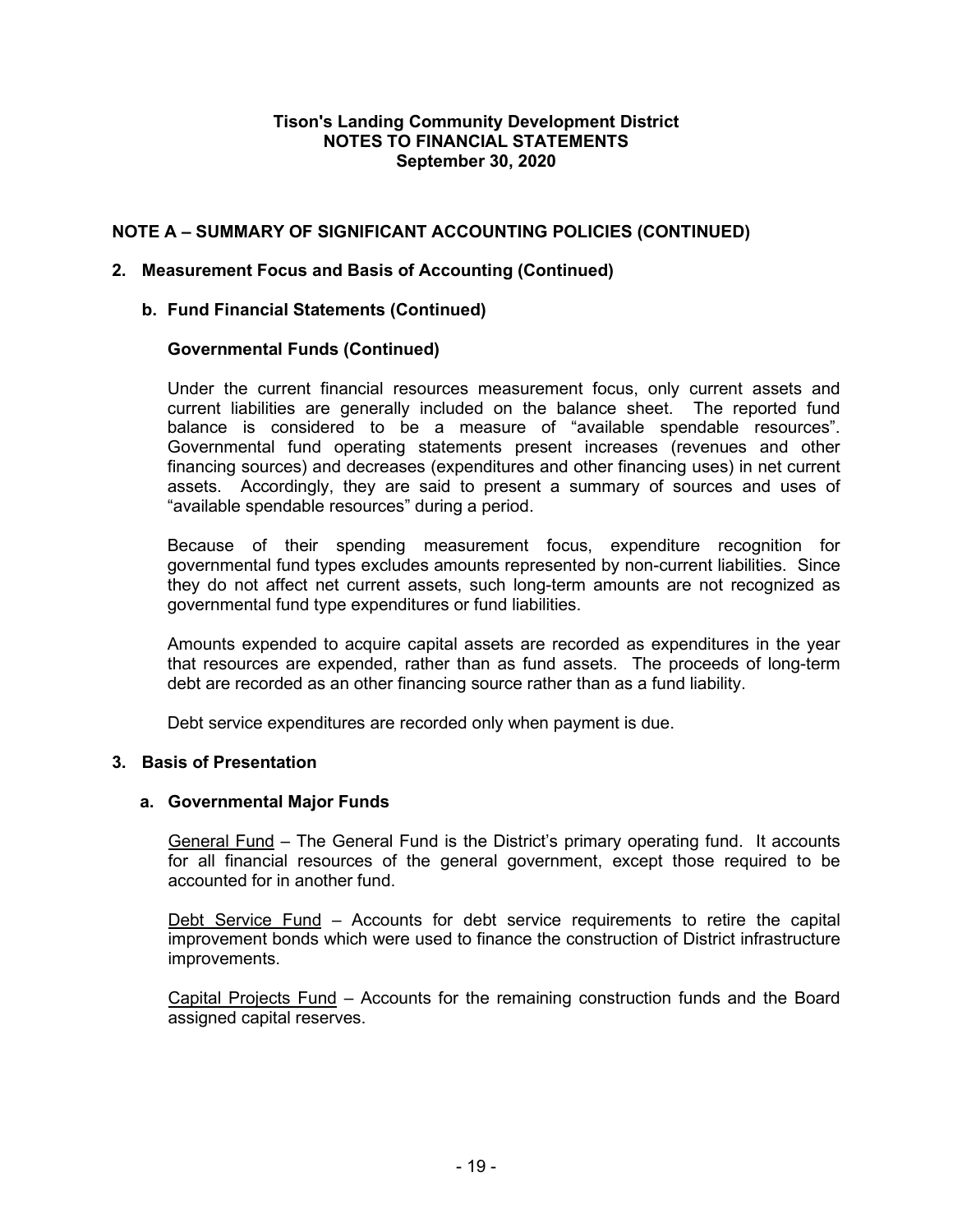## **NOTE A – SUMMARY OF SIGNIFICANT ACCOUNTING POLICIES (CONTINUED)**

### **3. Basis of Presentation (Continued)**

### **b. Non-current Governmental Assets/Liabilities**

GASB Statement 34 requires that non-current governmental assets, such as land and buildings, and non-current governmental liabilities, such as general obligation bonds, be reported in the governmental activities column in the government-wide Statement of Net position.

### **4. Assets, Liabilities, and Net Position or Equity**

### **a. Cash and Investments**

Florida Statutes require state and local governmental units to deposit monies with financial institutions classified as "Qualified Public Depositories," a multiple financial institution pool whereby groups of securities pledged by the various financial institutions provide common collateral from their deposits of public funds. This pool is provided as additional insurance to the federal depository insurance and allows for additional assessments against the member institutions, providing full insurance for public deposits.

The District is authorized to invest in those financial instruments as established by Section 218.415, Florida Statutes. The authorized investments consist of:

- 1. Direct obligations of the United States Treasury;
- 2. The Local Government Surplus Funds Trust or any intergovernmental investment pool authorized pursuant to the Florida Interlocal Cooperative Act of 1969;
- 3. Interest-bearing time deposits or savings accounts in authorized qualified public depositories;
- 4. Securities and Exchange Commission registered money market funds with the highest credit quality rating from a nationally recognized rating agency.

### **b. Restricted Assets**

Certain net position of the District will be classified as restricted assets on the statement of net position because their use is limited either by law through constitutional provisions or enabling legislation; or by restrictions imposed externally by creditors. In a fund with both restricted and unrestricted assets, qualified expenses are considered to be paid first from restricted net position and then from unrestricted net position.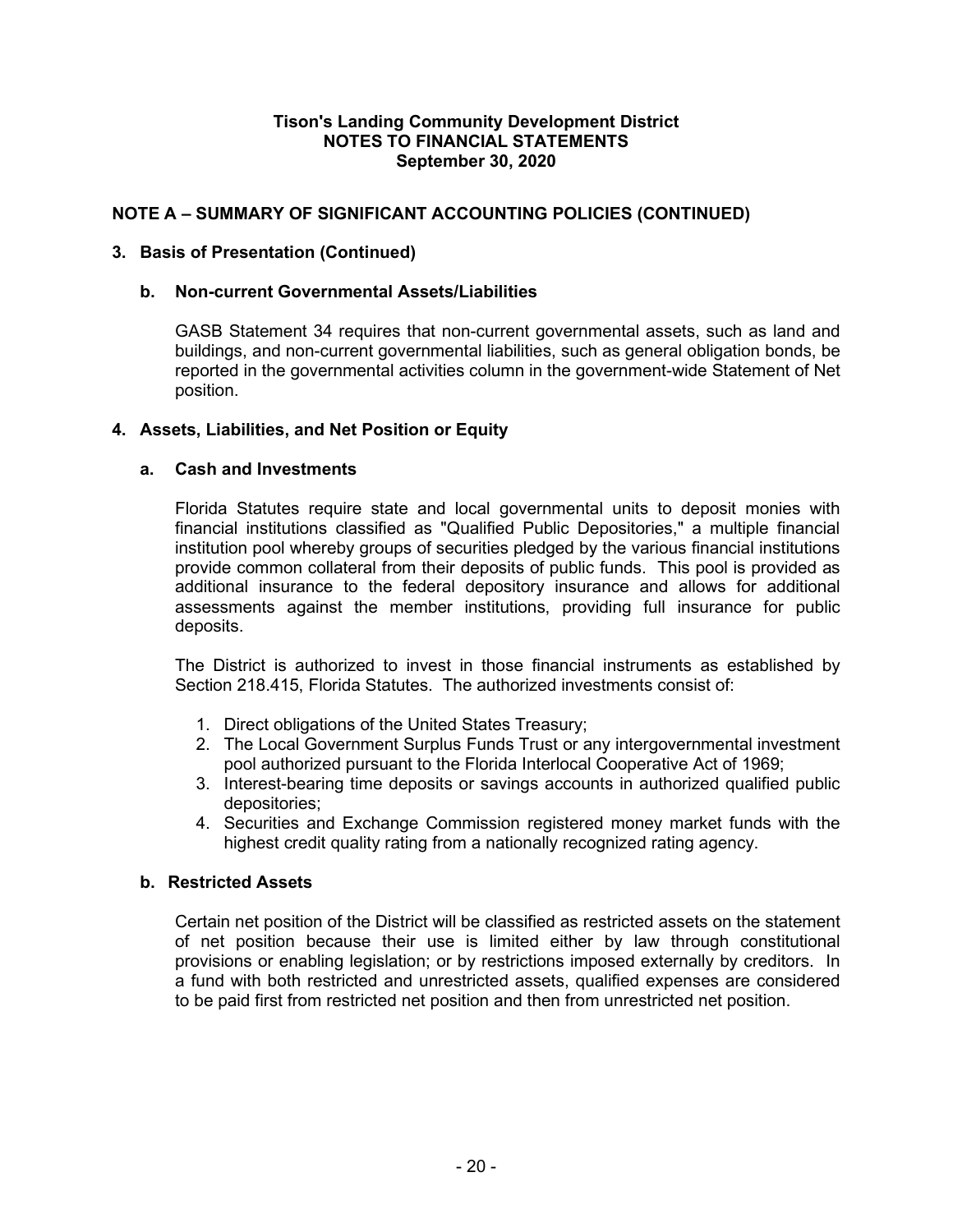## **NOTE A – SUMMARY OF SIGNIFICANT ACCOUNTING POLICIES (CONTINUED)**

### **4. Assets, Liabilities, and Net Position or Equity (Continued)**

### **c. Capital Assets**

Capital assets, which include land improvements, buildings and improvements, improvements other than buildings, and equipment are reported in governmental activities.

The District defines capital assets as assets with an initial, individual cost of \$750 or more and an estimated useful life in excess of one year. The valuation basis for all assets is historical cost.

The costs of normal maintenance and repairs that do not add to the value of the asset or materially extend its useful life are not capitalized.

Depreciation of capital assets is computed and recorded by utilizing the straight-line method over the assets' estimated useful lives ranging from 3 to 39 years.

### **d. Bond Discounts**

Bond discounts are amortized over the life of the bonds.

### **e. Deferred Amount on Refunding**

Deferred costs of refunding associated with the issuance of refunding bonds are presented on the financial statements as deferred outflows of resources and amortized over the life of the bonds using the straight-line method.

### **f. Budgets**

Budgets are prepared and adopted after public hearings for the governmental funds, pursuant to Chapter 190, Florida Statutes. The District utilizes the same basis of accounting for budgets as it does for revenues and expenditures in its various funds. Formal budgets are adopted for the general fund. The legal level of budgetary control is at the fund level. All budgeted appropriations lapse at year end. Formal budgets are adopted for the general and debt service funds. As a result, deficits in the budget columns of the accompanying financial statements may occur.

### **g. Net Position**

Net position represents the difference between assets and liabilities and is reported in three categories. Net investment in capital assets, represents capital assets, net of accumulated depreciation and any outstanding debt related to those assets. Net position is reported as restricted when there are legal limitations imposed on their use by legislation, or external restrictions imposed by other governments, creditors, or grantors. Unrestricted net position is assets that do not meet definitions of the classifications previously described.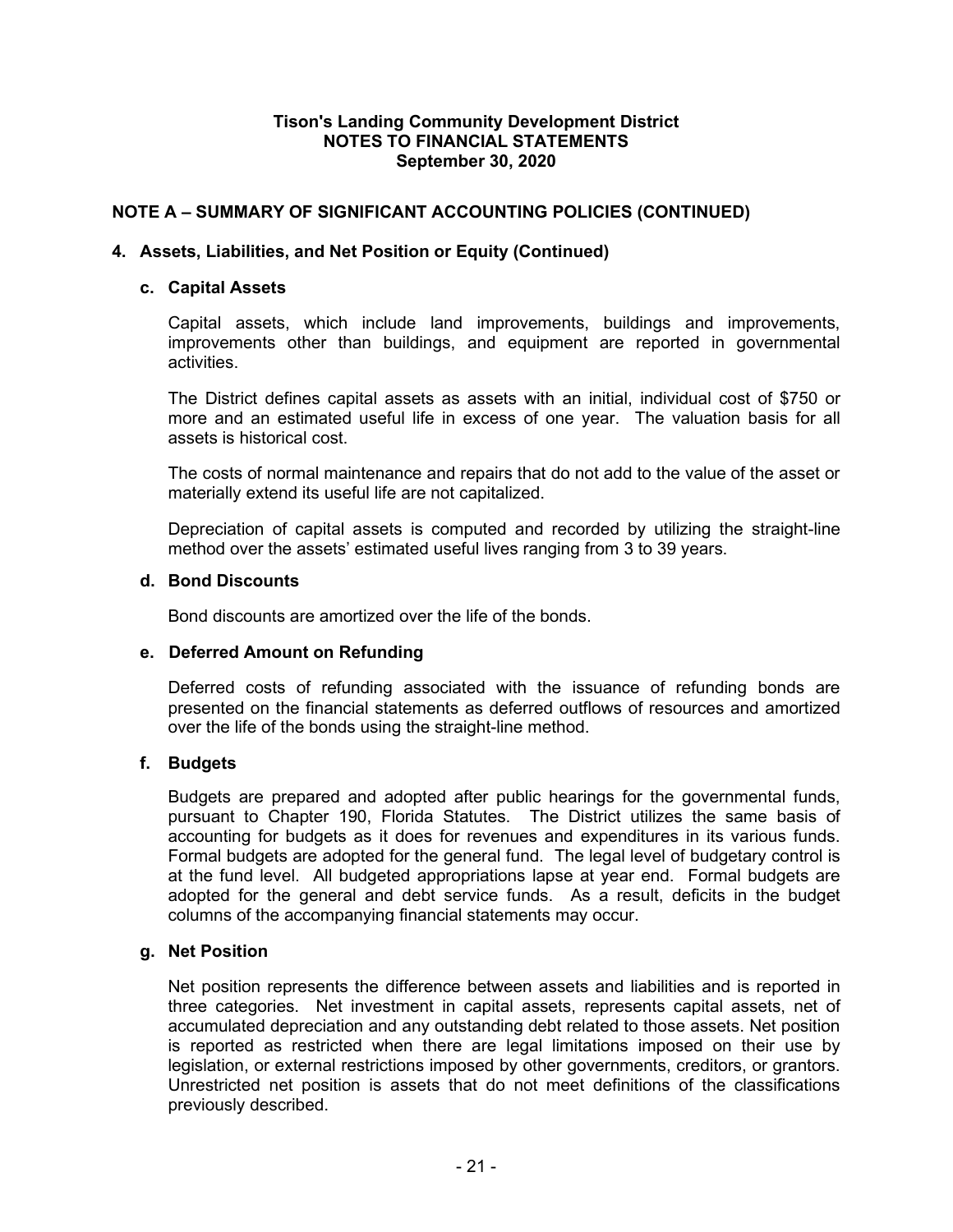### **NOTE B – RECONCILIATION OF GOVERNMENT-WIDE AND FUND FINANCIAL STATEMENTS**

### **1. Explanation of Differences Between the Governmental Fund Balance Sheet and the Government-wide Statement of Net position**

"Total fund balances" of the District's governmental funds, \$472,808, differs from "net position" of governmental activities, \$6,801,806, reported in the Statement of Net Position. This difference primarily results from the long-term economic focus of the Statement of Net position versus the current financial resources focus of the Governmental Fund Balance Sheet. The effect of the differences is illustrated below.

### **Capital related items**

When capital assets (improvements and equipment that are to be used in governmental activities) are purchased or constructed, the cost of those assets is reported as expenditures in governmental funds. However, the Statement of Net Position included those capital assets among the assets of the District as a whole.

| Land and improvements     | 5,607,329   |
|---------------------------|-------------|
| <b>Buildings</b>          | 3,909,381   |
| Infrastructure            | 5,688,380   |
| Equipment                 | 314,572     |
| Accumulated depreciation  | (4,409,692) |
| <b>Net Capital Assets</b> | 11,109,970  |

### **Long-term debt transactions**

Long-term liabilities and the deferred amount on refunding applicable to the District's governmental activities are not current uses or resources and accordingly are not reported at the fund level. All uses and resources (both current and long-term) are reported in the Statement of Net Position. Balances at September 30, 2020 were:

| Bonds payable<br>Bond discount, net | (4,765,000)<br>29,735 |
|-------------------------------------|-----------------------|
| Total                               | (4,735,265)           |
| Deferred amount on refunding        | 22 481                |

## **Accrued interest**

Accrued liabilities in the Statement of Net Position differ from the amount reported in governmental funds due to the accrued interest on bonds.

Accrued interest 68.188)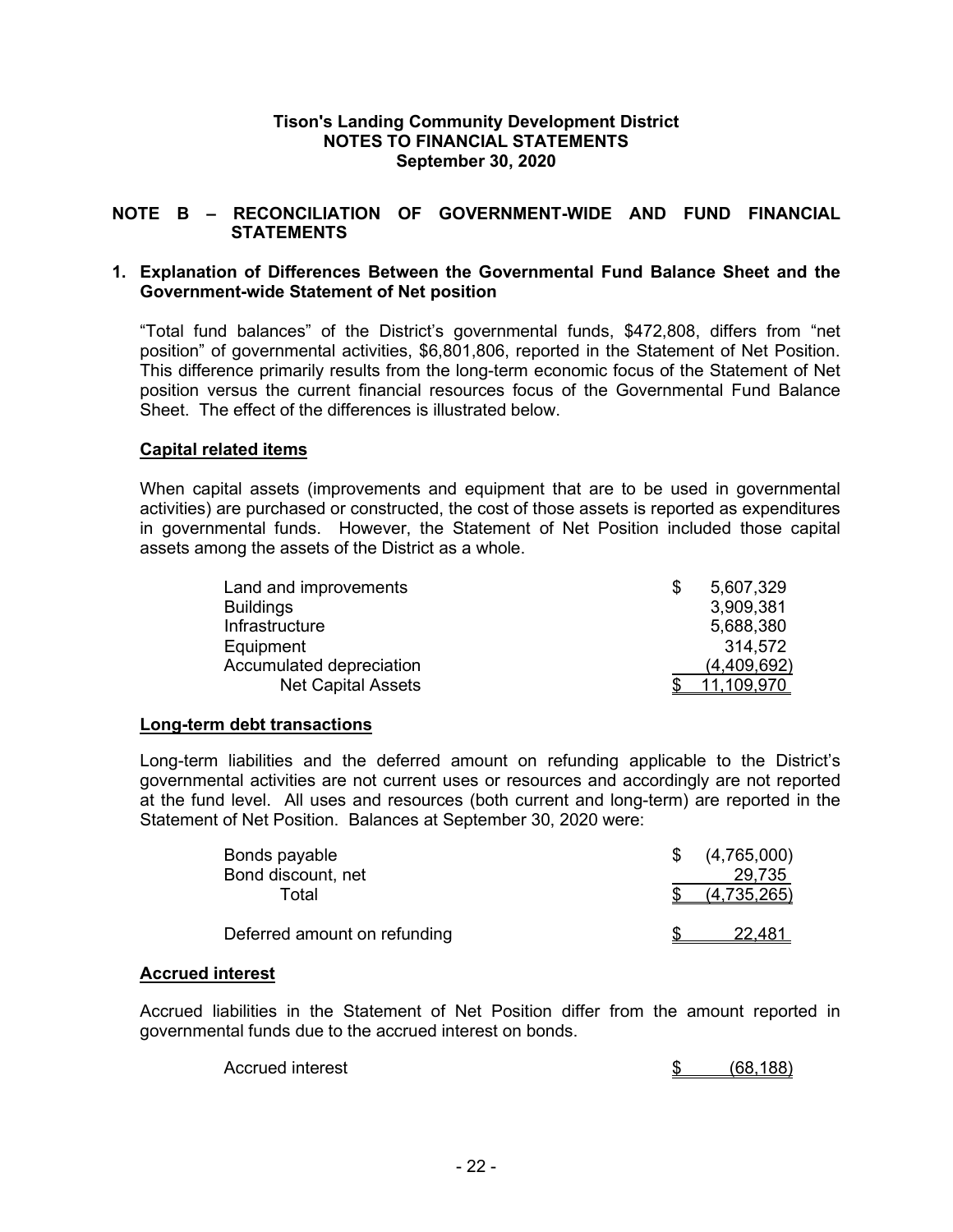### **NOTE B – RECONCILIATION OF GOVERNMENT-WIDE AND FUND FINANCIAL STATEMENTS (CONTINUED)**

### **2. Explanation of Differences Between the Governmental Fund Operating Statements and the Statement of Activities**

The "net change in fund balances" for government funds, \$(96,179), differs from the "change in net position" for governmental activities, \$(161,861), reported in the Statement of Activities. The differences arise primarily from the long-term economic focus of the Statement of Activities versus the current financial resources focus of the governmental funds. The effect of the differences is illustrated below.

### **Capital related items**

When capital assets that are to be used in governmental activities are purchased or constructed, the resources expended for those assets are reported as expenditures in governmental funds. However, in the Statement of Activities, the costs of those assets are allocated over their estimated useful lives as depreciation. The loss on disposal of capital assets is recognized at the government-wide level. The following is the amount of depreciation, loss on disposal and capital additions in the current year.

| (382, 747) |
|------------|
| 82,594     |
| (300, 153) |
|            |

### **Long-term debt transactions**

Repayment of long-term liabilities are reported as expenditures in the governmental fund statements, but such repayments reduce liabilities in the Statement of Net Position and are eliminated in the Statement of Activities.

| Debt principal payments | 235,000 |
|-------------------------|---------|
|                         |         |

Amortization expense of the bond discount and deferred amount on refunding does not require the use of current resources and therefore is not reported in the governmental funds.

| Amortization of bond discount and |  |         |
|-----------------------------------|--|---------|
| deferred amount on refunding      |  | (3.102) |

Some expenses reported in the Statement of Activities do not require the use of current financial resources, therefore, are not reported as expenditures in governmental funds.

Change in accrued interest payable  $\frac{1}{2}$   $\frac{1}{2.573}$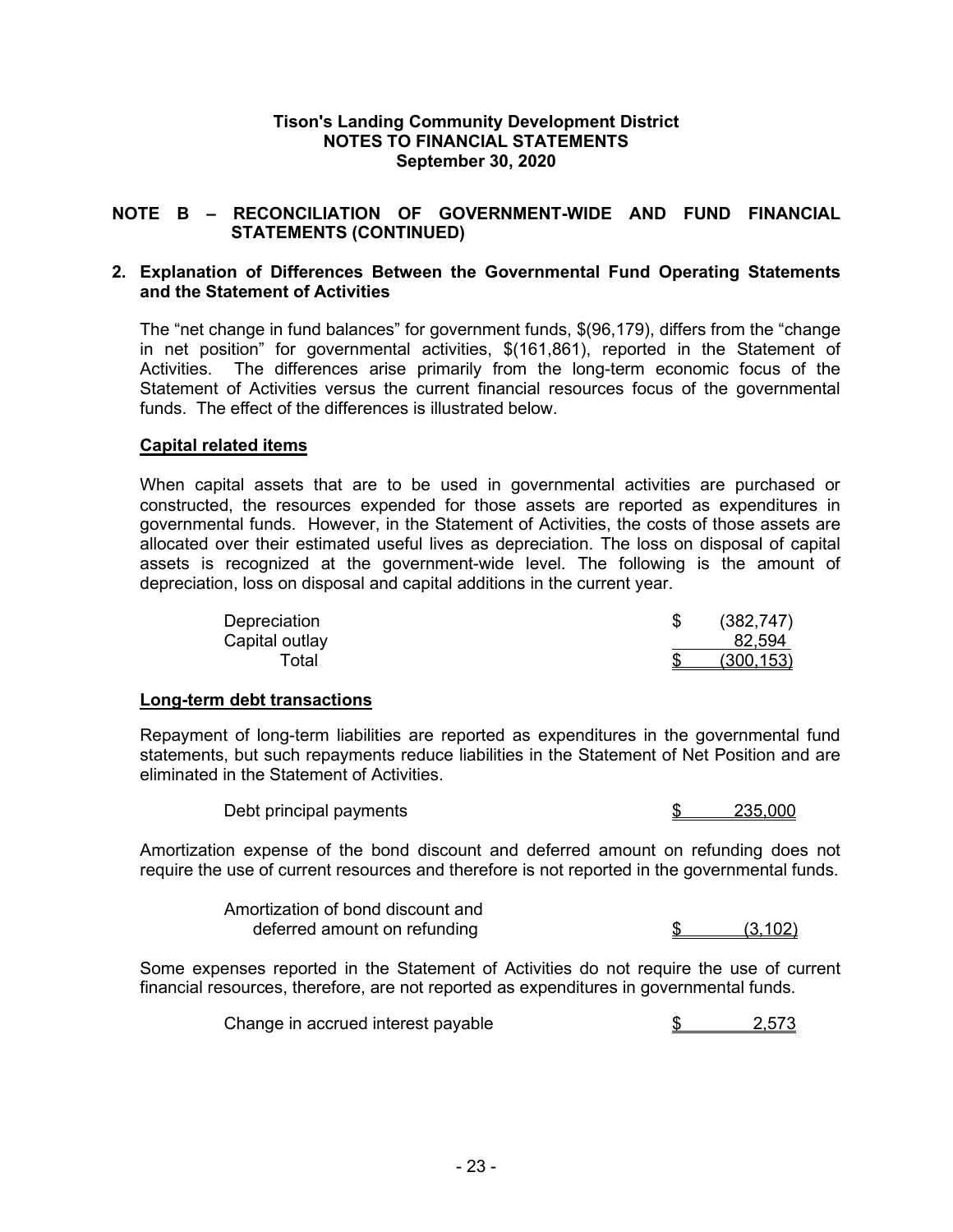## **NOTE C – CASH AND INVESTMENTS**

All deposits are held in qualified public depositories and are included on the accompanying balance sheet as cash and investments.

### Custodial Credit Risk – Deposits

Custodial credit risk is the risk that in the event of a bank failure, the District's deposits may not be returned to it. The District follows the provisions of Chapter 280, Florida Statutes regarding deposits and investments to manage custodial credit risk. The District maintains all deposits in a qualified public depository, so that all deposits are fully insured by Federal Depositors Insurance or collateralized under Chapter 280, Florida Statutes. As of September 30, 2020, the District's bank balance was \$42,334 and the carrying value was \$32,859.

As of September 30, 2020, the District had the following investments and maturities:

| Investment                                | <b>Maturities</b> | <b>Fair Value</b> |
|-------------------------------------------|-------------------|-------------------|
| <b>SBA Local Government Surplus Funds</b> | 48 Days*          | \$ 162,104        |
| First American Government Obligation Fund | 44 Days*          | 276,862           |
| Total                                     |                   | 438,966           |

## \* Weighted Average Maturity

 $\overline{a}$ The District categorizes its fair value measurements within the fair value hierarchy recently established by generally accepted accounting principles. The fair value is the price that would be received to sell an asset, or paid to transfer a liability, in an orderly transaction between market participants at the measurement date. The hierarchy is based on the valuation inputs used to measure the fair value of the asset. The District uses a market approach in measuring fair value that uses prices and other relevant information generated by market transactions involving identical or similar assets, liabilities, or groups of assets and liabilities.

Assets or liabilities are classified into one of three levels. Level 1 is the most reliable and is based on quoted price for identical assets, or liabilities, in an active market. Level 2 uses significant other observable inputs when obtaining quoted prices for identical or similar assets, or liabilities, in markets that are not active. Level 3 is the least reliable and uses significant unobservable inputs that use the best information available under the circumstances, which includes the District's own data in measuring unobservable inputs.

Based on the criteria in the preceding paragraph, the investment in First American Government Obligation Fund is a Level 1 asset.

### Investments

The District's investment policy allows management to invest funds in investments permitted under Section 218.415, Florida Statutes. Among other investments, the policy allows the District to invest in the State Board of Administration Local Government Surplus Trust Funds.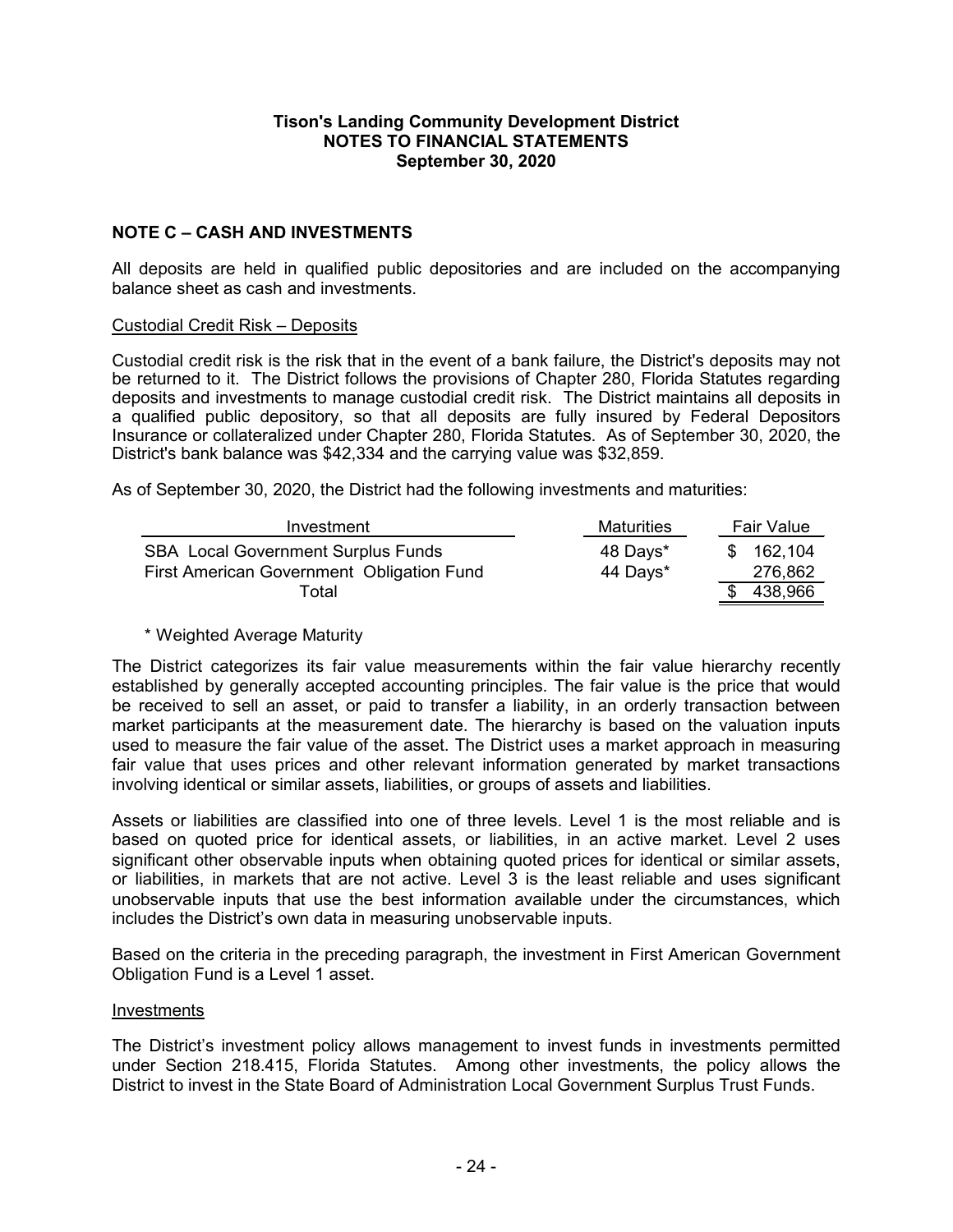## **NOTE C – CASH AND INVESTMENTS (CONTINUED)**

### Investments (Continued)

Cash placed with the State Board of Administration represents the District's participation in the Local Government Surplus Trust Funds Investment Pool and is reported at fair value. As a pool participant the District invests in pools of investments in which shares are owned in the pool rather than the underlying investments.

### Interest Rate Risk

The District does not have a formal investment policy that limits investment maturities as a means of managing its exposure to fair value losses arising from increasing interest rates.

### Credit Risk

The District's investments in treasury funds, commercial paper, and government loans are limited by state statutory requirements and bond compliance. The District has no investment policy that would further limit its investment choices. As of September 30, 2020, the District's investment in SBA Local Government Surplus Fund and First American Government Obligation were rated AAAm by Standard & Poor's.

### Concentration of Credit Risk

The District places no limit on the amount it may invest. The investments in First American Government Obligation Fund represent 63% and the investments in SBA Government Surplus Fund represents 37% of the District's total investments.

The types of deposits and investments and their level of risk exposure as of September 30, 2020 were typical of these items during the fiscal year then ended. The District considers any decline in fair value for certain investments to be temporary.

## **NOTE D – SPECIAL ASSESSMENT REVENUES**

Assessments are non-ad valorem assessments on benefitted property within the District. Operating and Maintenance Assessments are based upon adopted general fund budget and levied annually. Debt Service Assessments are levied when bonds are issued and collected annually. The District may collect assessments directly or utilize the uniform method of collection (Chapter 197.3632, Florida Statutes). Direct collected assessments are due as determined by annual assessment resolution adopted by the Board of Supervisors. Assessments collected under the uniform method are mailed by County Tax Collector on November 1 and due on or before March 31 of each year.

Assessments and interest associated with the current fiscal period are all considered to be susceptible to accrual and so have been recognized as revenues of the current fiscal period. Only the portion of assessments receivable due within the current fiscal period is considered to be susceptible to accrual as revenue of the current period. All other revenue items are considered to be measurable and available only when cash is received by the government.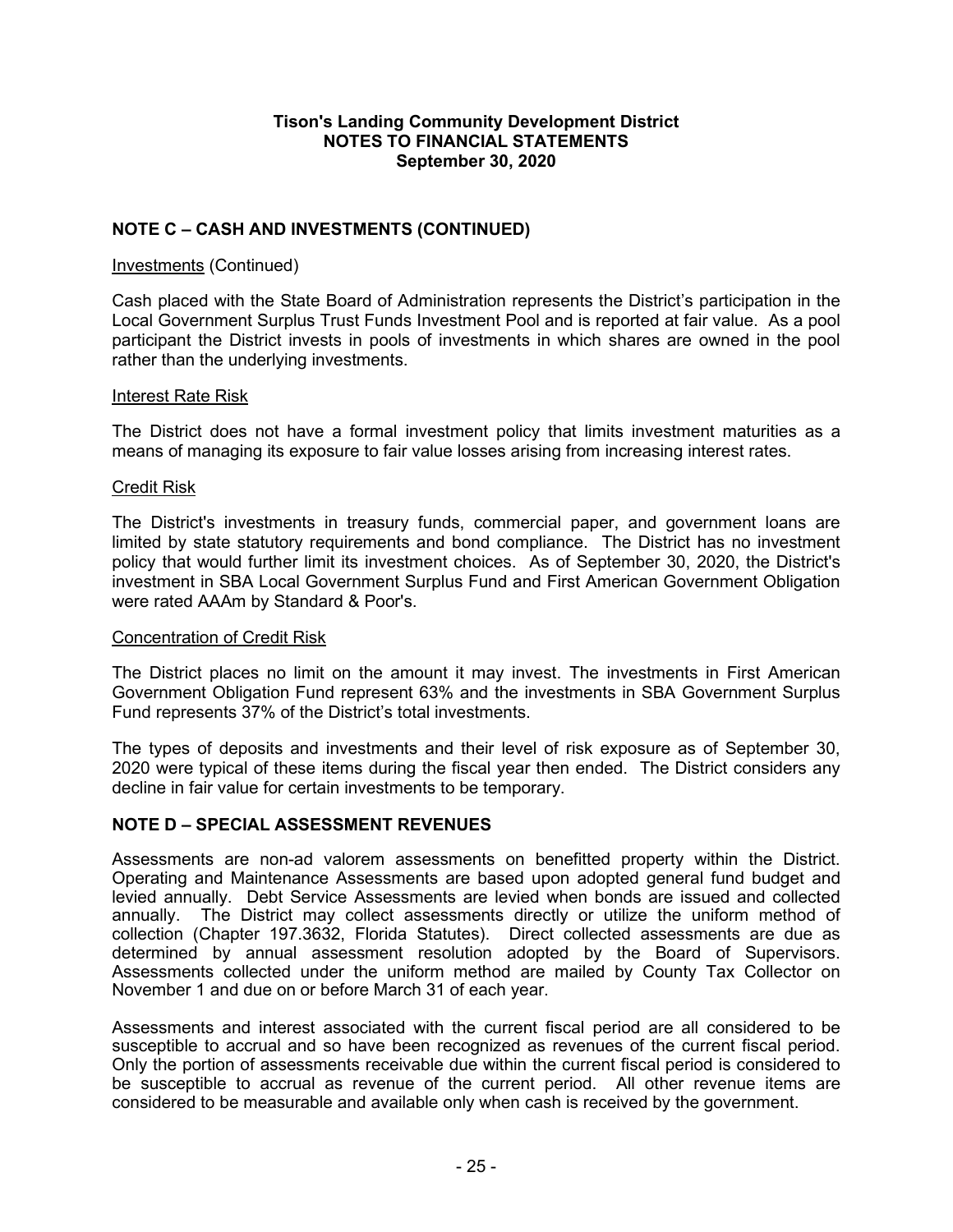# **NOTE E – CAPITAL ASSETS**

Capital asset activity for the year ended September 30, 2020 was as follows:

|                                              | <b>Balance</b>                               |              |      | <b>Balance</b>  |
|----------------------------------------------|----------------------------------------------|--------------|------|-----------------|
|                                              | October 1,                                   |              |      | September 30,   |
|                                              | 2019<br><b>Additions</b><br><b>Deletions</b> |              | 2020 |                 |
| <b>Governmental Activities:</b>              |                                              |              |      |                 |
| Capital assets, not being depreciated        |                                              |              |      |                 |
| Land and improvements                        | 5,607,329<br>\$.                             | \$           | \$   | 5,607,329<br>\$ |
| Capital assets, being depreciated:           |                                              |              |      |                 |
| <b>Buildings</b>                             | 3,909,381                                    |              |      | 3,909,381       |
| Infrastructure                               | 5,688,380                                    |              |      | 5,688,380       |
| Equipment                                    | 231,978                                      | 82,594       |      | 314,572         |
| <b>Total Capital Assets, Depreciated</b>     | 9,829,739                                    | 82,594       |      | 9,912,333       |
| Less accumulated depreciation for:           |                                              |              |      |                 |
| <b>Building</b>                              | (1,864,149)                                  | (163, 612)   |      | (2,027,761)     |
| Infrastructure                               | (2,063,652)                                  | (189, 613)   |      | (2, 253, 265)   |
| Equipment                                    | (99,144)                                     | (29,522)     |      | (128, 666)      |
| <b>Total Accumulated Depreciation</b>        | (4,026,945)                                  | (382,747)    |      | (4,409,692)     |
| <b>Total Capital Assets Depreciated, Net</b> | 5,802,794                                    | (300, 153)   |      | 5,502,641       |
|                                              |                                              |              |      |                 |
| Governmental Activities, Capital Assets      | \$11,410,123                                 | \$(300, 153) | \$   | \$11,109,970    |

Depreciation of \$382,747 was charged to culture/recreation (\$193,134), and physical environment (\$189,613).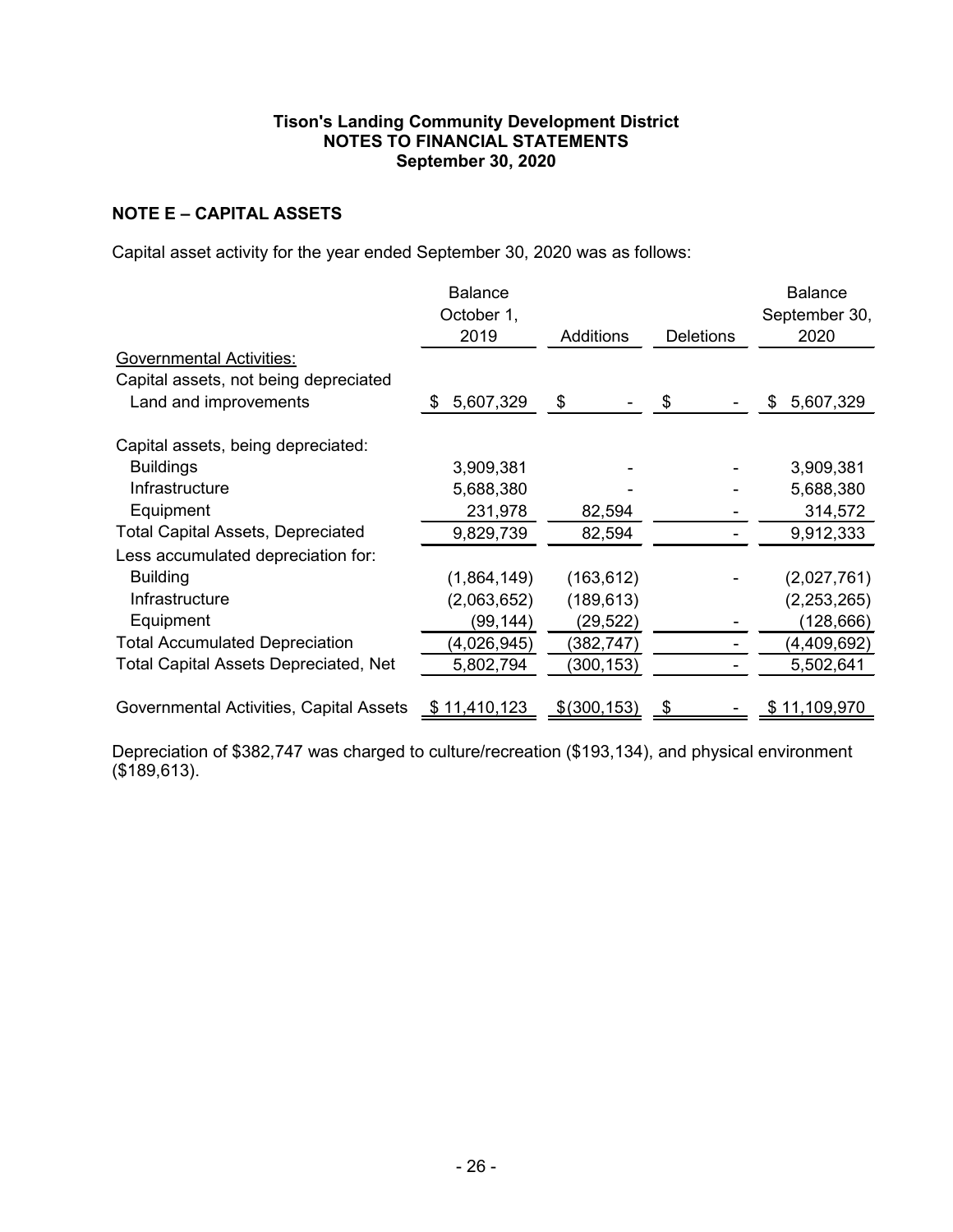### **NOTE F – LONG-TERM DEBT**

The following is a summary of debt activity for the District for the year ended September 30, 2020:

|                                | <b>Balance</b><br>October 1,<br>2019 | <b>Additions</b><br><b>Deletions</b> |  |                | <b>Balance</b><br>September 30.<br>2020 |
|--------------------------------|--------------------------------------|--------------------------------------|--|----------------|-----------------------------------------|
| <b>Governmental Activities</b> |                                      |                                      |  |                |                                         |
| Bonds payable:                 |                                      |                                      |  |                |                                         |
| Series 2016                    | \$5,000,000                          | \$                                   |  | (235,000)<br>S | \$4,765,000                             |
| Less: Bond discount, net       | (31, 501)                            |                                      |  | 1,766          | (29,735)                                |
|                                |                                      |                                      |  |                |                                         |
| Bonds Payable, net             | \$4,968,499                          | \$                                   |  | (233,234)      | \$4,735,265                             |

Long-term debt for Governmental Activities is comprised of the following:

## Special Assessment Revenue Refunding and Improvement Bonds

| \$4,520,000 Series 2016A-1 Senior Special Assessment<br>Revenue Refunding and Improvement Bonds due in annual<br>principal installments maturing May 2037. Interest is due semi-<br>annually on May 1 and November 1, at various rates between<br>2% and 3.6%. Current portion is \$180,000. | \$<br>3,815,000  |
|----------------------------------------------------------------------------------------------------------------------------------------------------------------------------------------------------------------------------------------------------------------------------------------------|------------------|
| \$1,135,000 Series 2016A-2 Subordinate Special Assessment<br>Revenue Refunding and Improvement Bonds due in annual<br>principal installments maturing May 2037. Interest is due semi-<br>annually on May 1 and November 1 with a fixed interest rate of                                      |                  |
| 4.7%. Current portion is \$40,000.                                                                                                                                                                                                                                                           | 950,000          |
| Bond payable                                                                                                                                                                                                                                                                                 | 4,765,000        |
| Bond discount, net                                                                                                                                                                                                                                                                           | (29, 735)        |
| Bonds Payable, Net                                                                                                                                                                                                                                                                           | <u>4,735,265</u> |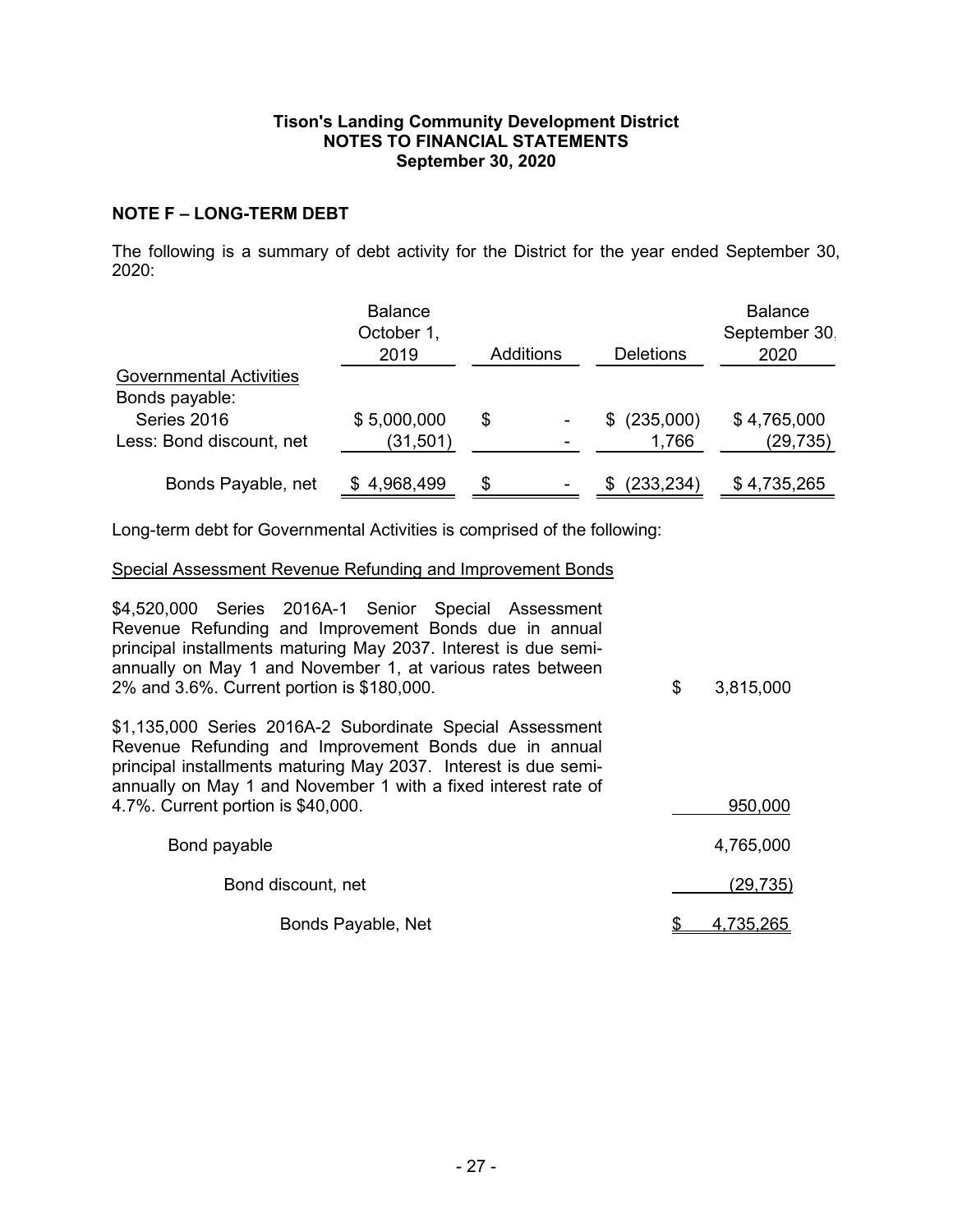## **NOTE F – LONG-TERM DEBT (CONTINUED)**

The annual requirements to amortize the principal and interest of bonded debt outstanding as of September 30, 2020 are as follows:

| Year Ending   |    |           |                 |    |           |
|---------------|----|-----------|-----------------|----|-----------|
| September 30, |    | Principal | Interest        |    | Total     |
|               |    |           |                 |    |           |
| 2021          | \$ | 220,000   | \$<br>163,651   | \$ | 383,651   |
| 2022          |    | 220,000   | 158,171         |    | 378,171   |
| 2023          |    | 225,000   | 152,691         |    | 377,691   |
| 2024          |    | 235,000   | 146,741         |    | 381,741   |
| 2025          |    | 240,000   | 140,066         |    | 380,066   |
| 2026-2030     |    | 1,315,000 | 579,611         |    | 1,894,611 |
| 2031-2035     |    | 1,590,000 | 323,339         |    | 1,913,339 |
| 2036-2037     |    | 720,000   | 41,826          |    | 761,826   |
| Totals        | Œ  | 4,765,000 | \$<br>1,706,096 | S  | 6,471,096 |

## Summary of Significant Bond Resolution Terms and Covenants

## **Special Assessment Revenue Refunding and Improvement Bonds**

## Significant Bond Provisions

The Series 2016 Senior and Subordinate Bonds are subject to redemption at the option of the District prior to their maturity, in whole or in part, at any time after May 1, 2026 at a redemption price equal to the principal amount of the Series 2016 Senior and Subordinate Bonds to be redeemed, together with accrued interest to the date of redemption. The Series 2016 Senior and Subordinate Bonds are subject to extraordinary mandatory redemption prior to maturity in the manner determined by the Bond Registrar if certain events occurred as outlined in the Trust Indenture.

The Trust Indenture established certain amounts be maintained in a reserve account. In addition, the Trust Indenture has certain restrictions and requirements relating principally to the use of proceeds to pay for the infrastructure improvements and the procedures to be followed by the District on assessments to property owners. The District agrees to levy special assessments in annual amounts adequate to provide payment of debt service and to meet the reserve requirements.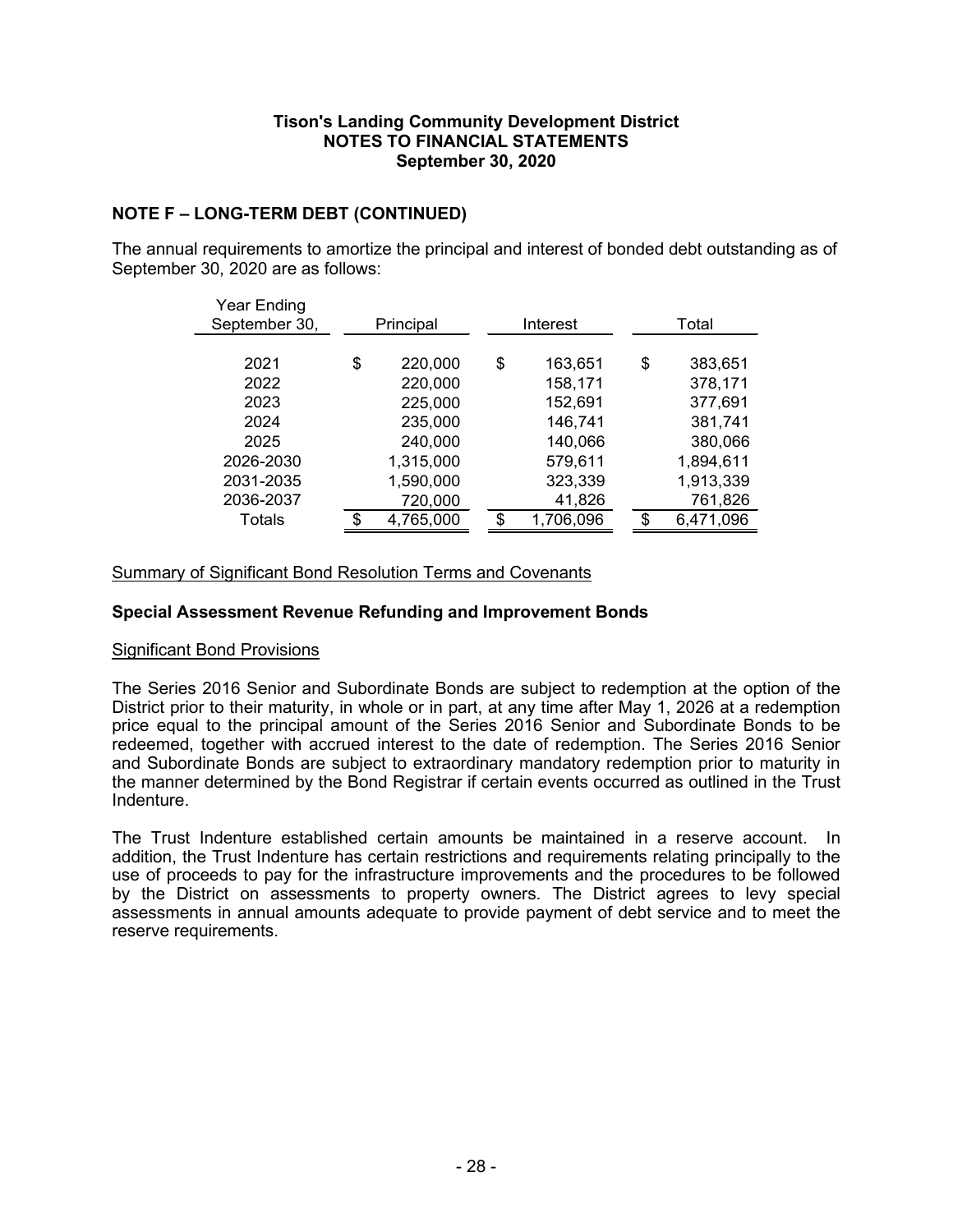## **NOTE F – LONG-TERM DEBT (CONTINUED)**

## Depository Funds

The bond resolution establishes certain funds and determines the order in which revenues are to be deposited into these funds. A description of the significant funds, including their purposes, is as follows:

Reserve Fund – The Series 2016A-1 and Series 2016A-2 Reserve Accounts were funded from the proceeds of the Series 2016A-1 and Series 2016A-2 Bonds in amounts equal to 50 percent of the maximum annual debt outstanding for Series 2016A-1 and Series 2016A-2 Bonds. Monies held in the reserve accounts will be used only for the purposes established in the Trust Indenture.

The following is a schedule of required reserve deposits as of September 30, 2020:

|                                                                |               | <b>Balance</b> | Requirement   |         |
|----------------------------------------------------------------|---------------|----------------|---------------|---------|
| Senior Special Assessment Refunding Bonds, Series 2016A-1      | $\mathcal{F}$ | 149.251        | $\mathcal{S}$ | 148.777 |
| Subordinate Special Assessment Refunding Bonds, Series 2016A-2 | S             | 42.220         | - \$          | 41.855  |

## **NOTE G – RISK MANAGEMENT**

The District is exposed to various risks of loss related to torts; theft of, damage to and destruction of assets; errors and omissions; and natural disasters for which the government carries commercial insurance. Settled claims from these risks have not exceeded commercial insurance coverage over the past three years.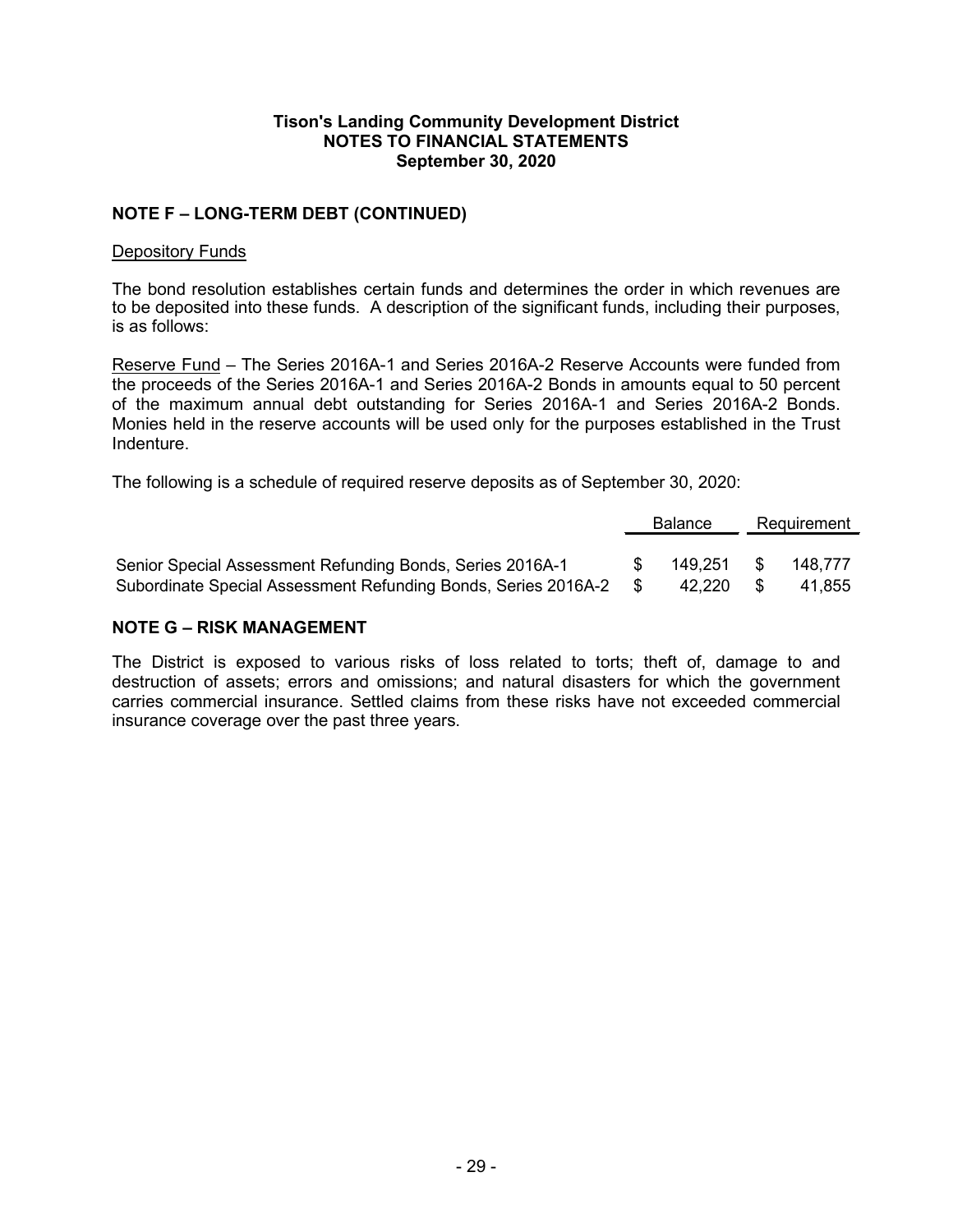

Certified Public Accountants PL

600 Citrus Avenue Suite 200 Fort Pierce, Florida 34950

772/461-6120 // 461-1155 FAX: 772/468-9278

#### **INDEPENDENT AUDITOR'S REPORT ON INTERNAL CONTROL OVER FINANCIAL REPORTING AND ON COMPLIANCE AND OTHER MATTERS BASED ON AN AUDIT OF FINANCIAL STATEMENTS PERFORMED IN ACCORDANCE WITH** *GOVERNMENT AUDITING STANDARDS*

#### To the Board of Supervisors Tison's Landing Community Development District Jacksonville, Florida

We have audited, in accordance with the auditing standards generally accepted in the United States of America and the standards applicable to financial audits contained in *Government Auditing Standards* issued by the Comptroller General of the United States, the financial statements of Tison's Landing Community Development District, as of and for the year ended September 30, 2020, and the related notes to the financial statements, and have issued our report thereon dated March 16, 2021.

#### **Internal Control Over Financial Reporting**

In planning and performing our audit, we considered Tison's Landing Community Development District's internal control over financial reporting (internal control) as a basis for designing audit procedures that are appropriate in the circumstances for the purpose of expressing our opinions on the financial statements, but not for the purpose of expressing an opinion on the effectiveness of Tison's Landing Community Development District's internal control. Accordingly, we do not express an opinion on the effectiveness of Tison's Landing Community Development District's internal control.

A deficiency in internal control exists when the design or operation of a control does not allow management or employees, in the normal course of performing their assigned functions, to prevent, or detect and correct misstatements on a timely basis. A material weakness is a deficiency, or combination of deficiencies, in internal control, such that there is a reasonable possibility that a material misstatement of the entity's financial statements will not be prevented, or detected and corrected on a timely basis. A significant deficiency is a deficiency, or a combination of deficiencies, in internal control that is less severe than a material weakness, yet important enough to merit attention by those charged with governance.

Our consideration of internal control was for the limited purpose described in the first paragraph of this section and was not designed to identify all deficiencies in internal control that might be material weaknesses or significant deficiencies. Given these limitations, during our audit we did not identify any deficiencies in internal control that we consider to be material weaknesses. However, material weaknesses may exist that have not been identified.

Fort Pierce / Stuart - 30 -<br>Member AICPA Division for CPA Firms Private Companies practice Section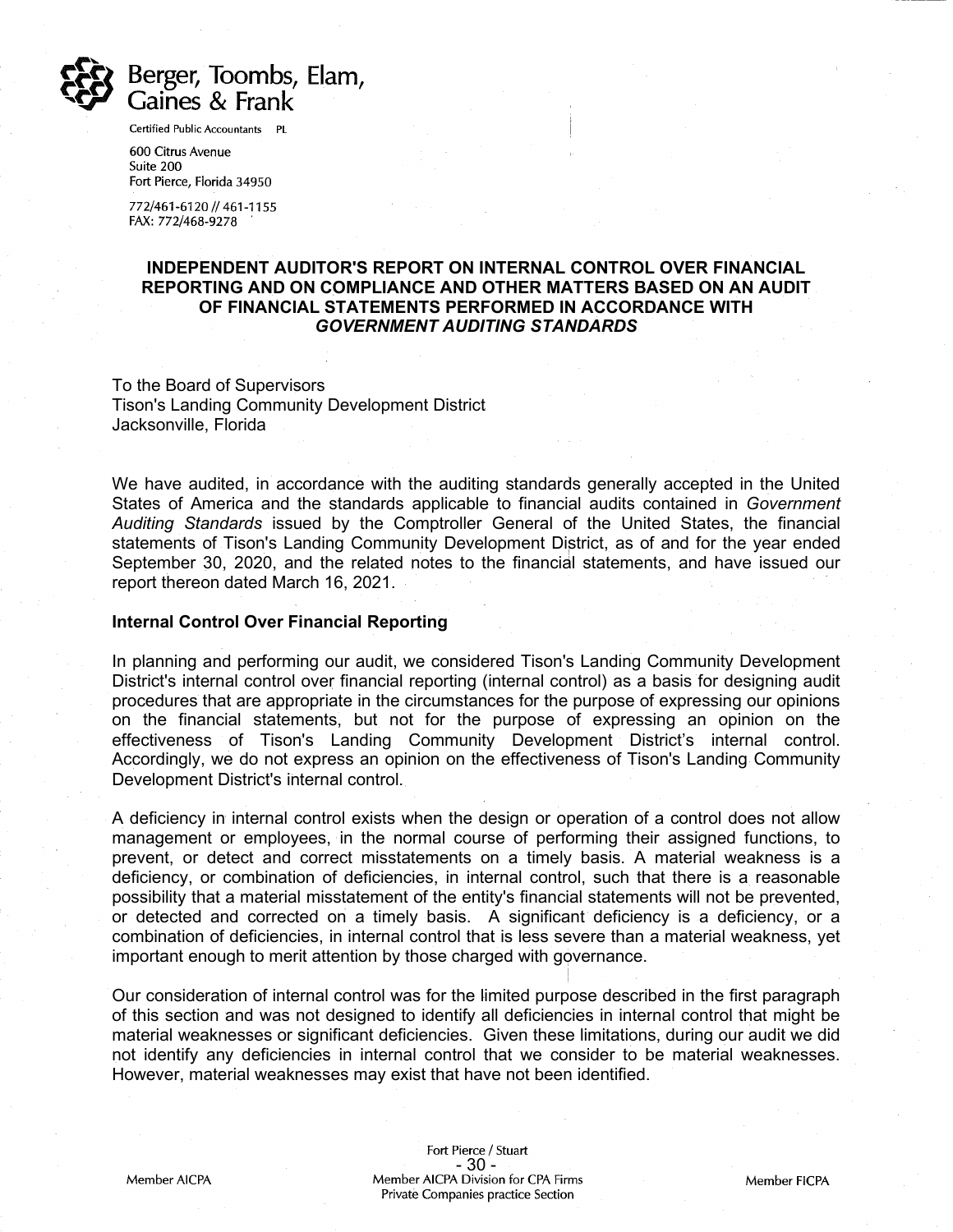

To the Board of Supervisors Tison's Landing Community Development District

#### **Compliance and Other Matters**

As part of obtaining reasonable assurance about whether Tison's Landing Community Development District's financial statements are free of material misstatement, we performed tests of its compliance with certain provisions of laws, regulations, contracts, and grant agreements, noncompliance with which could have a direct and material effect on the determination of financial statement amounts. However, providing an opinion on compliance with those provisions was not an objective of our audit, and accordingly, we do not express such an opinion. The results of our tests disclosed no instances of noncompliance or other matters that are required to be reported under *Government Auditing Standards*.

#### **Purpose of this Report**

The purpose of this report is solely to describe the scope of our testing of internal control and compliance and the results of that testing, and not to provide an opinion on the effectiveness of the entity's internal control or on compliance. This report is an integral part of an audit performed in accordance with *Government Auditing Standards* in considering the entity's internal control and compliance. Accordingly, this communication is not suitable for any other purpose.

Birgir Jambo Glam

Berger, Toombs, Elam, Gaines & Frank Certified Public Accountants PL Fort Pierce, Florida

March 16, 2021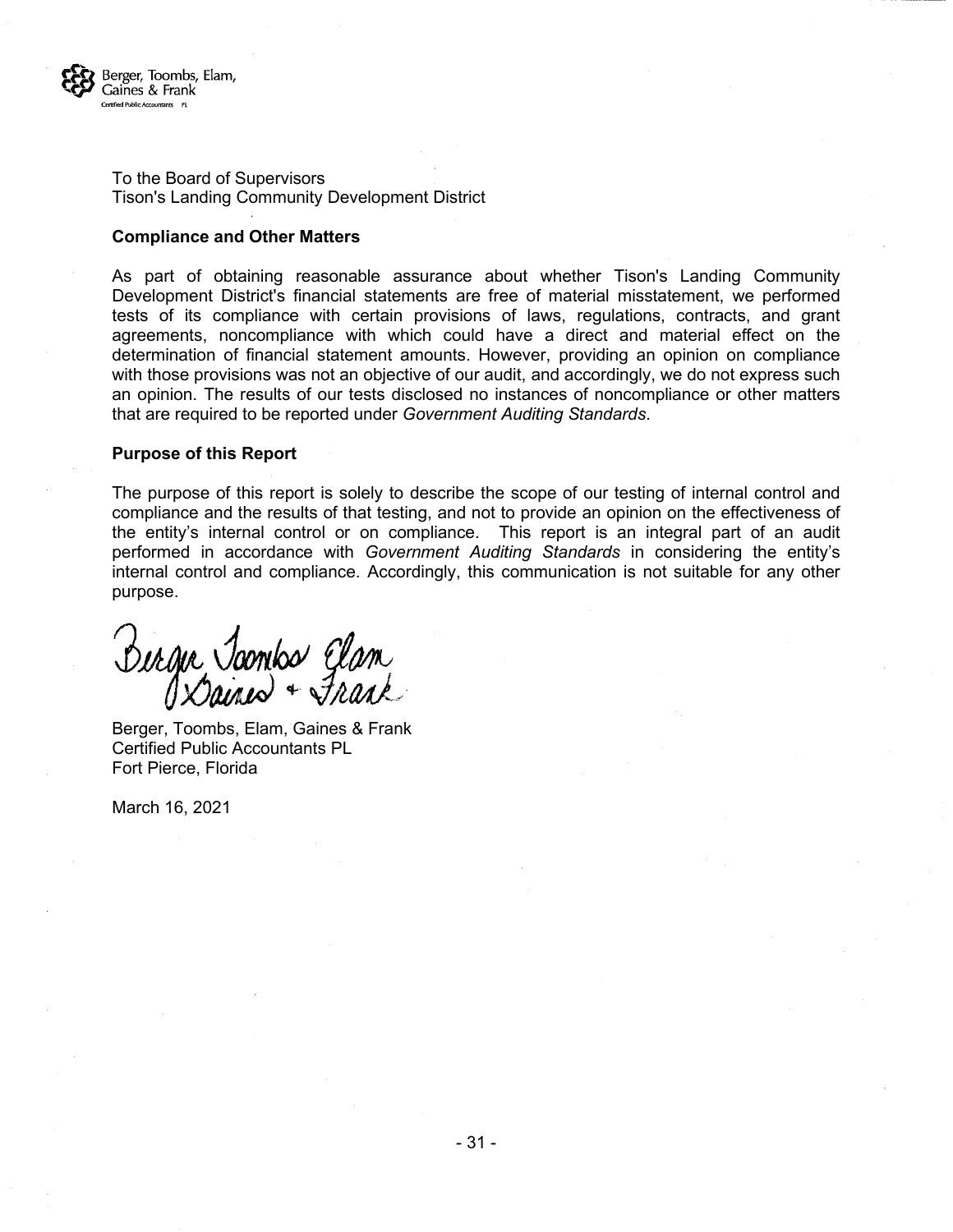

Certified Public Accountants PL

600 Citrus Avenue Suite 200 Fort Pierce, Florida 34950

772/461-6120 // 461-1155 FAX: 772/468-9278

### **MANAGEMENT LETTER**

To the Board of Supervisors Tison's Landing Community Development District Jacksonville, Florida

#### **Report on the Financial Statements**

We have audited the financial statements of the Tison's Landing Community Development District as of and for the year ended September 30, 2020, and have issued our report thereon dated March 16, 2021.

#### **Auditor's Responsibility**

We conducted our audit in accordance with auditing standards generally accepted in the United States; the standards applicable to financial audits contained in *Government Auditing Standards*, issued by the Comptroller General of the United States and Chapter 10.550, Rules of the Florida Auditor General.

#### **Other Reporting Requirements**

We have issued our Independent Auditor's Report on Internal Control over Financial Reporting and on Compliance and Other Matters Based on an Audit of Financial Statements Performed in Accordance with *Government Auditing Standards* and our Independent Auditor's Report on an examination conducted in accordance with *AICPA Professionals Standards*, AT-C Section 315, regarding compliance requirements in accordance with Chapter 10.550, Rules of the Auditor General. Disclosures in those reports, which are dated March 16, 2021, should be considered in conjunction with this management letter.

#### **Prior Audit Findings**

Section 10.554(1)(i)1., Rules of the Auditor General, requires that we determine whether or not corrective actions have been taken to address findings and recommendations made in the preceding financial audit report. There were no findings or recommendations in the preceding audit.

#### **Financial Condition and Management**

Section 10.554(1)(i)5.a. and 10.556(7), Rules of the Auditor General, require us to apply appropriate procedures and communicate the results of our determination as to whether or not Tison's Landing Community Development District has met one or more of the conditions described in Section 218.503(1), Florida Statutes, and to identify the specific conditions met. In connection with our audit, we determined that Tison's Landing Community Development District did not meet any of the conditions described in Section 218.503(1) Florida Statutes.

Fort Pierce / Stuart - 32 -<br>Member AICPA Division for CPA Firms Private Companies practice Section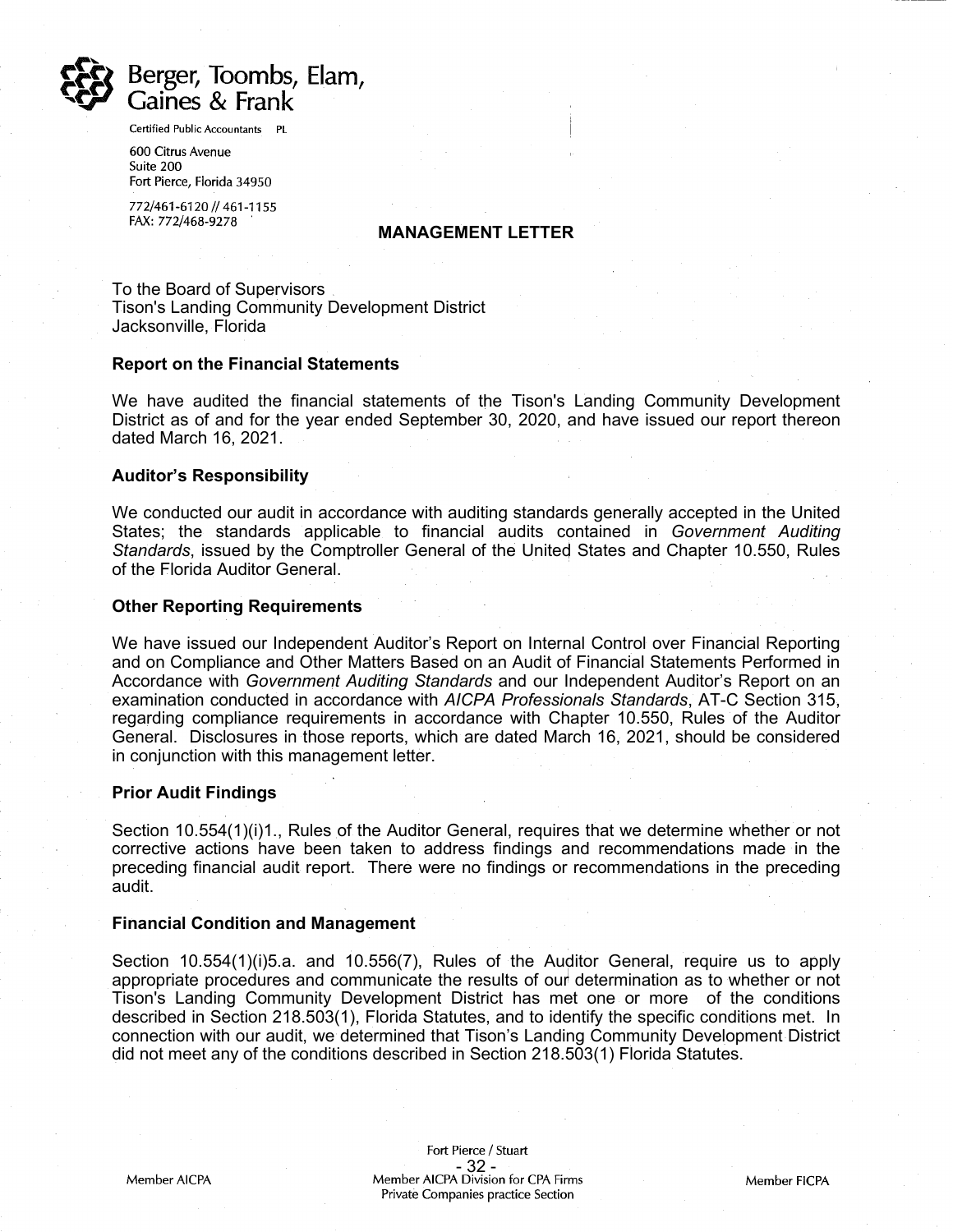

#### To the Board of Supervisors Tison's Landing Community Development District

Pursuant to Sections 10.554(1)(i)5.b. and 10.556(8), Rules of the Auditor General, we applied financial condition assessment procedures for Tison's Landing Community Development District. It is management's responsibility to monitor the Tison's Landing Community Development District's financial condition; our financial condition assessment was based in part on the representations made by management and the review of the financial information provided by the same as of September 30, 2020.

Section 10.554(1)(i)2., Rules of the Auditor General, requires that we communicate any recommendations to improve financial management. In connection with our audit, we did not have any such recommendations.

#### **Additional Matters**

Section 10.554(1)(i)3., Rules of the Auditor General, requires us to communicate noncompliance with provisions of contracts or grant agreements, or abuse, that have occurred, or are likely to have occurred, that have an effect on the financial statements that is less than material but warrants the attention of those charged with governance. In connection with our audit, we did note the following finding.

#### 2020-01

Finding: The General Fund actual expenditures exceeded the budget for the year ended September 30, 2020 which is in violation of Section 189.016, Florida Statutes.

Response*:* Management will review current year spending to ensure that expenditures do not exceed budgeted appropriations.

#### **Purpose of this Letter**

Our Management Letter is intended solely for the information and use of the Legislative Auditing Committee, members of the Florida Senate and the Florida House of Representatives, the Florida Auditor General, Federal and other granting agencies, the Board of Supervisors, and applicable management, and is not intended to be and should not be used by anyone other than these specified parties.

Birgir Joonbo Glam

Berger, Toombs, Elam, Gaines & Frank Certified Public Accountants PL Fort Pierce, Florida

March 16, 2021